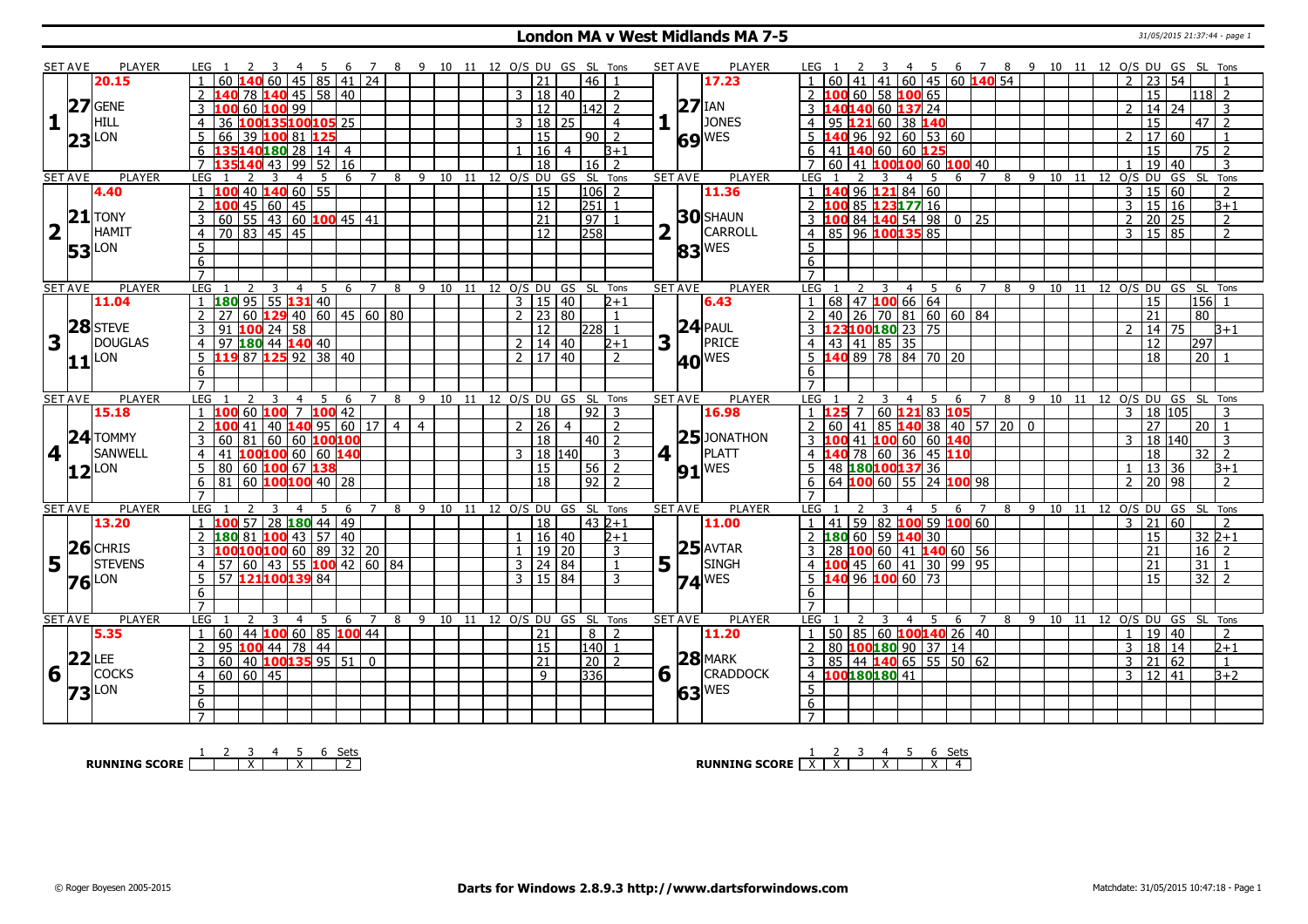### **London MA v West Midlands MA 7-5** 31/05/2015 21:37:45 - page 2

| <b>SET AVE</b>            |    | PLAYER        | LEG<br>$-6$                                                   | 7 8 9 10 11 12 O/S DU GS SL Tons                 |                              |                             |                |                       | <b>SET AVE</b> | <b>PLAYER</b>       | 6 7 8 9 10 11 12 O/S DU GS SL Tons<br>5<br>LEG<br>-4                                          |
|---------------------------|----|---------------|---------------------------------------------------------------|--------------------------------------------------|------------------------------|-----------------------------|----------------|-----------------------|----------------|---------------------|-----------------------------------------------------------------------------------------------|
|                           |    | 11.73         | 44 60 100 116<br>43<br>97<br>41                               |                                                  |                              | 3 21 116                    |                | $\overline{z}$        |                | 14.07               | 30   60   58   43   43<br>$ 107 $ 1<br>60 100<br>21                                           |
|                           |    |               | 99<br>41<br>87 <b>100</b> 78 96<br>2                          |                                                  |                              | 3 18 96                     |                | $\overline{1}$        |                |                     | 254 <br>  60   41   41   45   60<br>15<br>2                                                   |
|                           |    | $24$ JOHNNY   | 45<br>3<br>80<br>l 85 l<br>41 121                             |                                                  |                              | l 15                        |                | $129$ 1               |                | $22$ MATTHEW        | $141$ 44 59 125137 95<br>18 95<br>3<br>$\overline{3}$<br>$\overline{2}$                       |
|                           |    | STEFANO       | $12598$ 76 36 0 4<br>62<br>4                                  |                                                  |                              | $\overline{22}$             | $\overline{4}$ | $\overline{z}$        |                | <b>DICKEN</b>       | $\overline{21}$<br>57 42 98 84 40 30<br>$10$   1<br>$\overline{4}$                            |
|                           | 01 | <b>LON</b>    | 81 60 83 114<br>41<br>60<br>$26 \mid$                         |                                                  |                              | 21                          |                | $36$   1              |                | 66 WES              | 60 30 83 44 43 100 16<br>22 16<br>$\overline{z}$                                              |
|                           |    |               | 59<br>  58   <b>138</b> 36   45   21<br>6                     |                                                  |                              | 21                          |                | 4   2                 |                |                     | $\overline{19}$<br>$\overline{2}$<br>78 12<br>l 12<br>44   80 <b>100</b> 47                   |
|                           |    |               | 59<br>99<br>22<br>5711947<br>98                               |                                                  |                              | 21<br>3                     | 47             |                       |                |                     | 32<br>$\overline{4}$<br>8<br>$\mathbf{0}$                                                     |
| <b>SET AVE</b>            |    | <b>PLAYER</b> | LEG <sub>1</sub><br>5<br>6                                    | $\overline{7}$<br>8                              | 9 10 11 12 O/S DU GS SL Tons |                             |                |                       | <b>SET AVE</b> | <b>PLAYER</b>       | 10 11 12 0/S DU GS SL Tons<br>LEG <sub>1</sub><br>$\overline{7}$<br>8 9<br>- 5<br>6<br>4      |
|                           |    | 11.45         | 58 136 45 136 36<br>28 I<br>42                                |                                                  |                              | 21                          |                | $\sqrt{20}$ 2         |                | 6.65                | 45 125 60 75 36<br>19 36<br>60 100<br>$\overline{2}$<br>$\mathbf{1}$                          |
|                           |    |               | 60<br>20 <sup>1</sup><br>79 100 180 62                        |                                                  |                              | 3 <sup>1</sup><br>  18   62 |                | $2 + 1$               |                |                     | 45<br>85<br>26 60 7<br>18<br>218<br>60                                                        |
|                           |    | $22$ NICKY    | 26<br>  43   96   35 <b> 100</b> 56   20<br>25                |                                                  |                              | 25 20                       |                | 2                     |                | $21$ DANNY          | $36 \mid 60$ 100 60 46 59<br>60 60<br>$\overline{24}$<br>$\overline{20}$                      |
| $\overline{\mathbf{8}}$ T |    | <b>TURNER</b> | 99 43 40 68 27<br>4<br>l 41 l<br>86                           |                                                  |                              | 21                          |                | l 97                  | 8 <sup>1</sup> | <b>COYLE</b>        | $4 \mid 41 \mid 60 \mid 62 \mid 81 \mid 43 \mid 95 \mid 99 \mid 20$<br>$\mathcal{P}$<br>23 20 |
|                           |    |               | 25 120 43 82 133 40<br>58<br>5                                |                                                  |                              | 19   40                     |                | $\mathcal{L}$         |                |                     | 100 85 100 60 140 0<br>18<br>$16$ 3                                                           |
|                           |    | <b>93</b> LON | 40 21 140 85 83 80 44 8<br>6                                  |                                                  |                              | $1 \overline{22}$ 8         |                |                       |                | <b>59 WES</b>       | $6$ 83 45 60 60 60 26 81 54<br>$\overline{24}$<br>$\overline{32}$                             |
|                           |    |               | $\overline{7}$                                                |                                                  |                              |                             |                |                       |                |                     | $\overline{7}$                                                                                |
| <b>SET AVE</b>            |    | <b>PLAYER</b> | LEG<br>-5<br>-6                                               | 8                                                | 9 10 11 12 O/S DU GS SL Tons |                             |                |                       | <b>SET AVE</b> | <b>PLAYER</b>       | LEG<br>8 9 10 11 12 0/S DU GS SL Tons<br>-5<br>4<br>6<br>7                                    |
|                           |    | 17.56         | 45 100 135 20<br>140 41                                       |                                                  |                              | 18                          |                | 20 3                  |                | 10.00               | 45 81 60 81 100 65 69<br>21 69<br>$\mathcal{E}$                                               |
|                           |    |               | 45   95   100   140   61<br>$\overline{2}$<br>60              |                                                  |                              | 2   17   61                 |                | $\overline{2}$        |                |                     | 60 60 85 41 180<br>15<br>$\sqrt{75}$ 1+1<br>$\overline{2}$                                    |
|                           |    | $27$ GRAHAM   | 41 <br>60 100140<br>3                                         |                                                  |                              | 15                          |                | $20$   3              |                | 25 CHRISTOPHER      | 18<br><sup>16</sup><br>3<br>3<br>$2 + 1$                                                      |
| 9 <sup>T</sup>            |    | RACKSTRAW     | 4 81 100 81 81 60 24 74                                       |                                                  |                              | $3 \mid 21 \mid 74 \mid$    |                | $\vert$ 1             | 9 1            | MASON               | 4   64   22   45   57   57   60<br>18<br>196                                                  |
|                           |    |               | 5 121100100140 40                                             |                                                  |                              | 3   15   40                 |                | $\overline{4}$        |                |                     | 140100 60 41 100<br>60<br>15<br>-3                                                            |
|                           |    | <b>98</b> LON | 81 41 100100 99 60 20<br>6 <sup>7</sup>                       |                                                  |                              | $2$   20   20               |                | $\overline{2}$        |                | $13$ <sup>WES</sup> | 58 57 57 99 100 94<br>36<br>$\overline{18}$                                                   |
|                           |    |               | $\overline{7}$                                                |                                                  |                              |                             |                |                       |                |                     |                                                                                               |
| <b>SET AVE</b>            |    | <b>PLAYER</b> | LEG <sub>1</sub><br>5<br>-6<br>3<br>$\overline{4}$            | 8 9 10 11 12 O/S DU GS SL Tons<br>$\overline{7}$ |                              |                             |                |                       | <b>SET AVE</b> | <b>PLAYER</b>       | 8 9 10 11 12 0/S DU GS SL Tons<br>LEG <sub>1</sub><br>5<br>6<br>7<br>$\overline{4}$           |
|                           |    | 8.40          | $180$ 43 80 44 89 33 32                                       |                                                  |                              | 1932<br>$\mathbf{1}$        |                | $1+1$                 |                | 15.76               | 43 60 100100 58<br>$\overline{18}$<br>$\overline{40}$<br>$\overline{3}$<br>100                |
|                           |    |               | 89   96   59   60   20<br>$\overline{\phantom{0}}$<br>60   97 |                                                  |                              | 21                          |                | 20                    |                |                     | 60 $100100140613082$<br>23<br>$\mathcal{P}$<br>3<br>$\mathcal{D}$                             |
|                           |    | 25 STEVEN     | 96   60   64   80   20<br>96                                  |                                                  |                              | $19$ 20                     |                |                       |                | 24 MICHAEL          | 32<br>59<br>60 41<br>43126<br>18<br>$\overline{2}$                                            |
| 10 L                      |    | FERGUSON      | 47 <b>140</b> 51 65<br>58<br>4                                |                                                  |                              | 18   65<br>3                |                | $\overline{z}$        | $\mathbf{0}$   | <b>BAKER</b>        | 100100130 50 0<br>18<br>$25 \mid 3$<br>96                                                     |
|                           |    |               | 5   41   100   45   58   58   30   97                         |                                                  |                              | 21                          |                | 72   1                |                |                     | 60 $140100$ 45 82 42 32<br>19 32<br>$\overline{2}$                                            |
|                           |    | <b>79</b> LON | 95 140 58 140 68<br>6                                         |                                                  |                              | 15   68<br>3                |                | $\overline{2}$        |                | $87$ <sup>WES</sup> | 41 46 100 83 83<br>$ 148 $ 1<br>15<br>6                                                       |
|                           |    |               |                                                               |                                                  |                              |                             |                |                       |                |                     |                                                                                               |
| <b>SET AVE</b>            |    | <b>PLAYER</b> | LEG<br>$\overline{4}$<br>5                                    | $7^{\circ}$<br>8                                 | 9 10 11 12 0/S DU GS SL Tons |                             |                |                       | <b>SET AVE</b> | <b>PLAYER</b>       | 9 10 11 12 0/S DU GS SL Tons<br>LEG<br>8<br>4<br>-5<br>6<br>7                                 |
|                           |    | 10.79         | 6<br>65 100 81 180 35 40                                      |                                                  |                              | 16   40<br>$\mathbf{1}$     |                | $2 + 1$               |                | 9.11                | $60$ 100 60 59 134 63<br>18<br>$25$   2                                                       |
|                           |    |               | 96<br>58 100 77 134 4 32<br>2                                 |                                                  |                              | 19   32                     |                | 2                     |                |                     | $100137$ 43 41 85 55<br>18<br>40   2<br>2                                                     |
|                           |    | $26$ LEWIS    | 81 99 40 26 104<br>3<br>81<br>43                              |                                                  |                              | 21                          |                | $\sqrt{27}$ 1         |                | $23$ RICHARD        | $24 \mid 40$<br>59 60 66 59 43 34 40<br>3 <sup>1</sup><br>$\mathbf{3}$<br>$\overline{1}$      |
|                           |    | <b>VENES</b>  |                                                               |                                                  |                              |                             |                |                       | 11             | PLATT               |                                                                                               |
| 11+                       |    |               | 48 <br>  57   140 90   39   32<br>95<br>$\overline{4}$        |                                                  |                              | 19   32                     |                | $\mathbf{1}$          |                |                     | 44 100100 45 95 97<br>18<br>20<br>$\overline{4}$<br>$\overline{2}$                            |
|                           |    | <b>36</b> LON | 5 100 57 58 100 45 121 20                                     |                                                  |                              | 1   19   20                 |                | 3                     |                | $97$ WES            | 5 57 59 57 59 45 77 100<br>47<br>21                                                           |
|                           |    |               | 6                                                             |                                                  |                              |                             |                |                       |                |                     | 6                                                                                             |
|                           |    |               | $\overline{7}$                                                |                                                  |                              |                             |                |                       |                |                     |                                                                                               |
| <b>SET AVE</b>            |    | PLAYER        | LEG<br>5 6 7<br>3<br>$\overline{4}$                           | 8 9 10 11 12 O/S DU GS SL Tons                   |                              |                             |                |                       | <b>SET AVE</b> | <b>PLAYER</b>       | LEG <sub>1</sub><br>4 5 6 7<br>8 9 10 11<br>12<br>O/S DU GS SL Tons                           |
|                           |    | 22.56         | $1 \mid 30 \mid 41 \mid 60 \mid 98 \mid 43 \mid 45$ 168       |                                                  |                              | 21                          |                | 16   1                |                | 12.86               | 1 <b>180</b> 57 41 41 <b>134</b> 28 20<br>20 20<br>$\overline{2}$<br>$2 + 1$                  |
|                           |    | $27$ LEWIS    | 180125<br>66<br>42<br>$\overline{2}$                          |                                                  |                              | <b>12</b>                   |                | $882+1$               |                | $27$ KEITH          | 60 99 100108<br>15 108<br>3<br>3                                                              |
|                           |    |               | 100 80 140 100 58<br>23                                       |                                                  |                              | 3   18   58                 |                | $\overline{3}$        |                |                     | 83 60 72 90<br>15<br>100<br>96                                                                |
| 12 <sub>1</sub>           |    | <b>MCGURN</b> | LOO 41 200100 20                                              |                                                  |                              | $\mathcal{P}$<br>  17   20  |                | $\overline{4}$        | ו 2            | ALLMAN              | 35<br>60 30 100 90 46<br>18                                                                   |
|                           |    | 69 LON        | LOO 46 200 60 57 60 58                                        |                                                  |                              | 21                          |                | $20$   2              |                | $16$ <sup>WES</sup> | 58 140 93 43 59 88 20<br>19 20                                                                |
|                           |    |               | 6 81 40 100 180 100                                           |                                                  |                              | 3   15   100                |                | $3+1$                 |                |                     | $6 \ 81 \ 60 \ 60 \ 64 \ 96$<br>$\overline{15}$<br> 140                                       |
|                           |    |               | 100100123100 38 35                                            |                                                  |                              | 18                          |                | .5.<br>$\overline{4}$ |                |                     | 61 125125 41<br>52<br>17152<br>97                                                             |

| 10<br><b>Sets</b><br>ーー<br><b>RUNNING SCORE</b><br>$\cdots$<br>$\cdots$ | 10<br>-⊂ot<br>ັບປະ<br><b>RUNNING SCORE</b><br>. .                                                                      |
|-------------------------------------------------------------------------|------------------------------------------------------------------------------------------------------------------------|
| OP:<br>$-20.11 -$<br>London MA - 1<br>e Doualas 28.11<br><b>Steve</b>   | . Carroll 30.83<br><b>L. MAT J.</b><br>$H = A - MA$<br>$M$ oct<br>l OP<br>Shaun<br>---<br>105 P<br><b>VV C.3L</b><br>. |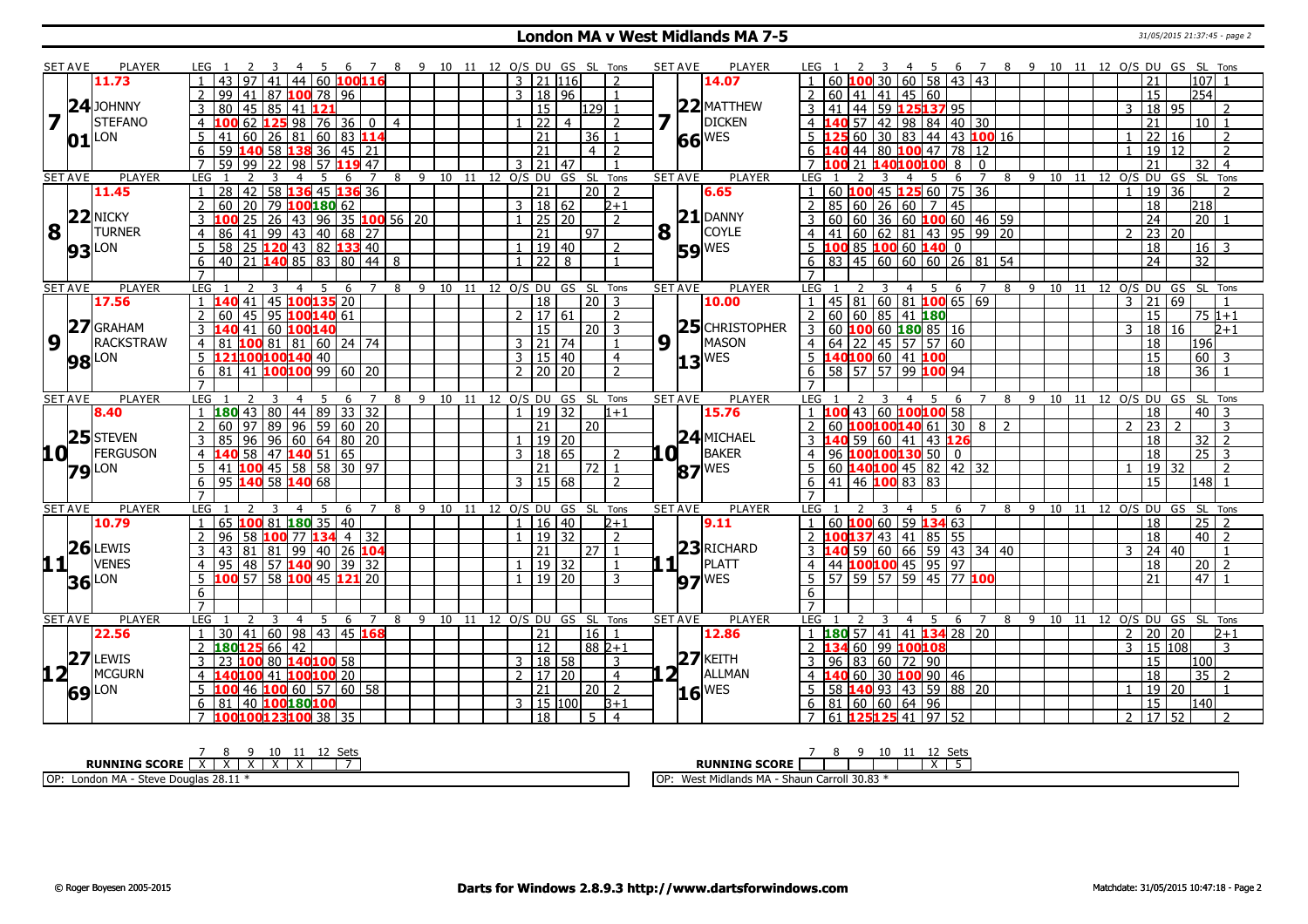## **London MA**

# **West Midlands MA**

| <b>PLAYER</b>           |    | W/Liwonilost! | <b>AVE</b> | <b>TAVE</b> | <b>POINTS DARTS TONS TON+180</b> |      |      |    | <b>TONS</b> | <b>PLAYER</b>            | W/L WON LOST | <b>AVE</b> | <b>TAVE</b> | <b>POINTS DARTS TONS TON+1180</b> |      |     |    | <b>TONS</b> |
|-------------------------|----|---------------|------------|-------------|----------------------------------|------|------|----|-------------|--------------------------|--------------|------------|-------------|-----------------------------------|------|-----|----|-------------|
| <b>Gene Hill</b>        |    |               | 27.23      | 20.15       | 3213                             | 118  | 10 I |    | $16 + 1$    | Ian Jones                |              | 27.69      | 17.23       | 3267                              | 118  |     |    | $14 + 0$    |
| <b>Tony Hamit</b>       |    |               | 21.53      | 4.40        | 1292                             | 60 l |      |    | $4 + 0$     | <b>Shaun Carroll</b>     |              | 30.83      | 11.36       | 2004                              | 65   |     |    | $9 + 1$     |
| <b>Steve Douglas</b>    |    |               | 28.11      | 11.04       | 2277                             | 81   |      |    | $8 + 2$     | <b>Paul Price</b>        |              | 24.40      | 6.43        | 1952                              | 80 l |     |    | $5 + 1$     |
| <b>Tommy Sanwell</b>    |    |               | 24.12      | 15.18       | 2726                             | 113  |      |    | $14 + 0$    | Jonathon Platt           |              | 25.91      | 16.98       | 2954                              | 114  | 10  |    | $14 + 1$    |
| <b>Chris Stevens</b>    |    |               | 26.76      | 13.20       | 2462                             | 92   |      |    | $11+2$      | Avtar Singh              |              | 25.74      | 11.00       | 2394                              | 93   |     |    | $9 + 1$     |
| Lee Cocks               |    |               | 22.73      | 5.35        | 1500                             | 66   |      |    | $5 + 0$     | <b>Mark Craddock</b>     |              | 28.63      | 11.20       | 2004                              | 70 l |     |    | $8 + 3$     |
| Johnny Stefano          |    |               | 24.01      | 11.73       | 3338                             | 139  |      |    | $10 + 0$    | Matthew Dickenl          |              | 22.66      | 14.07       | 3104                              | 137  |     |    | 12+0        |
| <b>Nicky Turner</b>     |    |               | 22.93      | 11.45       | 2889                             | 126  |      |    | $9 + 1$     | Danny Covle              |              | 21.59      | 6.65        | 2720                              | 126  |     |    | $6+0$       |
| <b>Graham Rackstraw</b> |    |               | 27.98      | 17.56       | 2966                             | 106  | 10 I |    | $15 + 0$    | <b>Christopher Mason</b> |              | 25.13      | 10.00       | 2639                              | 105  |     |    | $8 + 2$     |
| Steven Ferguson         |    |               | 25.79      | 8.40        | 2914                             | 113  |      |    | $6 + 1$     | Michael Baker            |              | 24.87      | 15.76       | 2761                              | 111  | 11  |    | $14 + 0$    |
| <b>Lewis Venes</b>      |    |               | 26.36      | 10.79       | 2478                             | 94   |      |    | $9 + 1$     | Richard Platt            |              | 23.97      | 9.11        | 2373                              | 99   |     |    | $8 + 0$     |
| Lewis McGurn            |    |               | 27.69      | 22.56       | 3378                             | 122  | 14 I |    | $19 + 2$    | Keith Allman             |              | 27.16      | 12.86       | 3232                              | 119' |     |    | $10 + 1$    |
| <b>TOTALS</b>           | 36 | 32            | 25.56      |             | 31433                            | 1230 | 92   | 24 |             | 10 126+10 TOTALS         | 32           | 25.39      |             | 31404                             | 1237 | 79. | 29 | $117 + 10$  |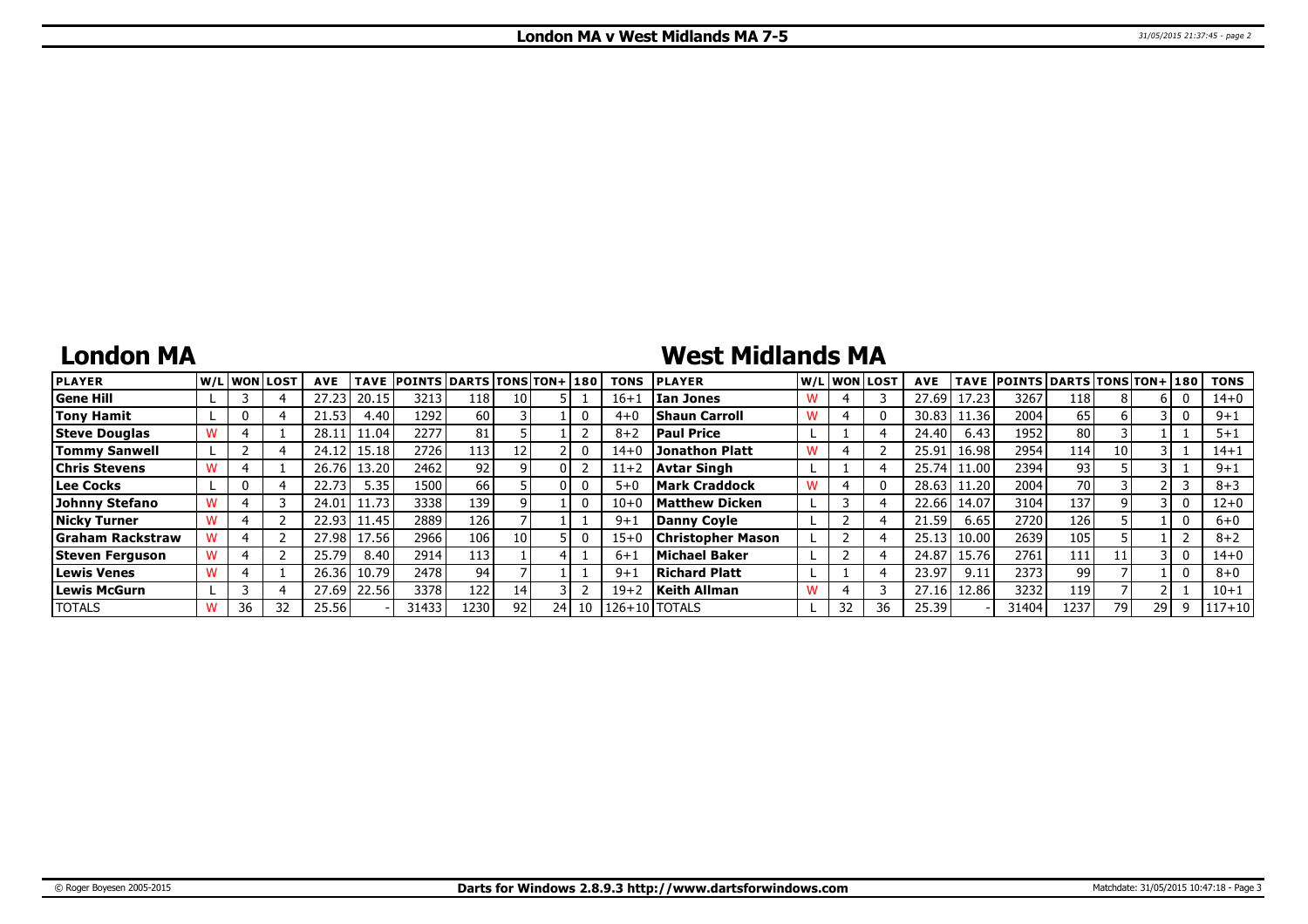### **London WA v West Midlands WA 5-1** 31/05/2015 21:37:22 - page 1

|                | <b>SET AVE</b>       | PLAYER              | LEG 1                                                                                                     |                                                                              | 4 5 6 7 8 9 10 11 12 O/S DU GS SL Tons              |             |                          |                |                                |                              |           |                                    |                |                 |                | SET AVE        |                                | PLAYER              | LEG 1                            |              |                         |                |   |                                                             |                                                |                                 |                                                               |                   |                          |                 | 2 3 4 5 6 7 8 9 10 11 12 O/S DU GS SL Tons |
|----------------|----------------------|---------------------|-----------------------------------------------------------------------------------------------------------|------------------------------------------------------------------------------|-----------------------------------------------------|-------------|--------------------------|----------------|--------------------------------|------------------------------|-----------|------------------------------------|----------------|-----------------|----------------|----------------|--------------------------------|---------------------|----------------------------------|--------------|-------------------------|----------------|---|-------------------------------------------------------------|------------------------------------------------|---------------------------------|---------------------------------------------------------------|-------------------|--------------------------|-----------------|--------------------------------------------|
|                |                      | 5.40                | l 60   60                                                                                                 |                                                                              |                                                     |             |                          |                |                                |                              |           |                                    |                |                 |                |                |                                | 1.00                |                                  |              |                         |                |   |                                                             |                                                |                                 |                                                               |                   | 39                       |                 |                                            |
|                |                      |                     | 81                                                                                                        |                                                                              |                                                     |             |                          |                |                                |                              |           |                                    |                | 9 <sup>1</sup>  |                |                |                                |                     |                                  |              |                         |                |   |                                                             |                                                |                                 |                                                               |                   | 35 74                    |                 |                                            |
|                |                      | $16$ LEANNE         |                                                                                                           |                                                                              |                                                     |             |                          |                |                                |                              |           | $2 \mid 23 \mid 24$                |                |                 | 2              |                |                                | <b>12</b> KIM       |                                  |              |                         |                |   | 3 36 61 45 7 7 22 15 26                                     |                                                |                                 |                                                               |                   | 24                       | 282             |                                            |
|                |                      | <b>TOPPER</b>       | $\overline{4}$                                                                                            | <b>100</b> 60 60 45 60 <b>100</b> 52 24<br><b>140100</b> 45 81 55 40 8 32    |                                                     |             |                          |                |                                |                              |           | $1 \ 22 \ 32$                      |                |                 | $\overline{2}$ |                |                                | FELLOWS             |                                  |              |                         |                |   | $4 \ 60 \ 28 \ 100 \ 7 \ 30 \ 43 \ 30$                      |                                                |                                 |                                                               |                   | 21                       |                 | $203$ 1                                    |
|                |                      | LON                 | 5                                                                                                         |                                                                              |                                                     |             |                          |                |                                |                              |           |                                    |                |                 |                |                |                                | $75$ <sup>WES</sup> | 5                                |              |                         |                |   |                                                             |                                                |                                 |                                                               |                   |                          |                 |                                            |
|                | 76                   |                     | 6                                                                                                         |                                                                              |                                                     |             |                          |                |                                |                              |           |                                    |                |                 |                |                |                                |                     | 6                                |              |                         |                |   |                                                             |                                                |                                 |                                                               |                   |                          |                 |                                            |
|                |                      |                     | $\overline{7}$                                                                                            |                                                                              |                                                     |             |                          |                |                                |                              |           |                                    |                |                 |                |                |                                |                     | $\overline{7}$                   |              |                         |                |   |                                                             |                                                |                                 |                                                               |                   |                          |                 |                                            |
|                | <b>SET AVE</b>       | PLAYER              | <b>LEG</b>                                                                                                | 2<br>3                                                                       | $\overline{4}$                                      | $5^{\circ}$ | 6 7                      |                | 8 9 10 11 12 0/S DU GS SL Tons |                              |           |                                    |                |                 |                | <b>SET AVE</b> |                                | <b>PLAYER</b>       | LEG                              | $\mathbf{2}$ | $\overline{3}$          |                |   |                                                             |                                                |                                 |                                                               |                   |                          |                 | 4 5 6 7 8 9 10 11 12 O/S DU GS SL Tons     |
|                |                      | 7.83                | $\overline{70}$<br>$\overline{1}$                                                                         | 22 100 140 41 103 0 17                                                       |                                                     |             |                          |                | $\overline{\circ}$             | 400238                       |           |                                    | $\overline{4}$ |                 | $\mathcal{R}$  |                |                                | 4.89                |                                  |              |                         |                |   |                                                             |                                                |                                 | $1$   22   81   60   26   25   11   50   61   9   60   56   0 |                   | $\overline{36}$          | 40              |                                            |
|                |                      |                     | 2<br>  81                                                                                                 | 43                                                                           | $\boxed{45}$ $\boxed{43}$ $\boxed{81}$ $\boxed{60}$ |             |                          |                |                                |                              |           | $\overline{18}$                    |                | 148             |                |                |                                |                     |                                  |              |                         |                |   | 2 41 100 55 21 140 54 90                                    |                                                |                                 |                                                               | 3                 | 21                       | $\overline{90}$ | $\mathcal{L}$                              |
|                |                      | $18$ DEB            | $\overline{3}$                                                                                            |                                                                              |                                                     |             |                          |                |                                |                              |           | 2   20   27                        |                |                 | $1 + 1$        |                |                                | $18$ GEMMA          |                                  |              |                         |                |   |                                                             |                                                |                                 |                                                               |                   | 18                       |                 | l146  1                                    |
|                | $2\Gamma$            | <b>WATLING</b>      | $\overline{4}$                                                                                            |                                                                              |                                                     |             |                          |                |                                |                              |           | $1 \overline{22} \overline{20}$    |                |                 | $\overline{2}$ | 2              |                                | BARRETT             |                                  |              |                         |                |   |                                                             |                                                |                                 |                                                               |                   | $\overline{24}$          |                 | $\overline{20}$ 1                          |
|                |                      |                     | 5                                                                                                         |                                                                              |                                                     |             |                          |                |                                |                              |           |                                    |                |                 |                |                |                                |                     | 5                                |              |                         |                |   |                                                             |                                                |                                 |                                                               |                   |                          |                 |                                            |
|                |                      | $94$ <sup>LON</sup> | 6                                                                                                         |                                                                              |                                                     |             |                          |                |                                |                              |           |                                    |                |                 |                |                |                                | $16$ <sup>WES</sup> | 6                                |              |                         |                |   |                                                             |                                                |                                 |                                                               |                   |                          |                 |                                            |
|                |                      |                     |                                                                                                           |                                                                              |                                                     |             |                          |                |                                |                              |           |                                    |                |                 |                |                |                                |                     |                                  |              |                         |                |   |                                                             |                                                |                                 |                                                               |                   |                          |                 |                                            |
|                | <b>SET AVE</b>       | <b>PLAYER</b>       | LEG                                                                                                       | 3                                                                            | $\overline{4}$                                      |             | $5\quad 6\quad 7\quad 8$ |                | 9 10 11 12 O/S DU GS SL Tons   |                              |           |                                    |                |                 |                | <b>SET AVE</b> |                                | <b>PLAYER</b>       | LEG                              |              | $\overline{\mathbf{3}}$ |                |   |                                                             |                                                |                                 |                                                               |                   |                          |                 | 4 5 6 7 8 9 10 11 12 O/S DU GS SL Tons     |
|                |                      | 8.84                |                                                                                                           | 41   81   60   41   <mark>140</mark> 98   24                                 |                                                     |             |                          | $\overline{8}$ | $\overline{8}$                 |                              |           | $\overline{25}$                    | 8              |                 |                |                |                                | 6.15                | $\overline{1}$                   |              |                         |                |   |                                                             | 85   41   135   45   30   60   11   42   36    |                                 |                                                               |                   | $\overline{27}$          | $\overline{16}$ |                                            |
|                |                      |                     |                                                                                                           |                                                                              |                                                     |             |                          |                | $\overline{0}$                 |                              |           | $\overline{27}$                    |                | 4 <sup>1</sup>  | $\overline{1}$ |                |                                |                     |                                  |              |                         |                |   |                                                             |                                                |                                 |                                                               | $\mathcal{P}$     | 26 16                    |                 |                                            |
|                | 22                   | <b>KERRY</b>        | 2 66 85 41 39 40 62 100 64<br>3 121 74 123 30 97 56<br>4 17 100100100 60 42 62<br>5 95 59 100 85 26 78 58 |                                                                              |                                                     |             |                          |                |                                |                              |           | $3 \mid 18 \mid 56$                |                |                 | $\overline{2}$ |                |                                | $19$ DEBBIE         |                                  |              |                         |                |   |                                                             |                                                |                                 |                                                               |                   | $\overline{18}$          |                 | $216$ 1                                    |
|                | $3^{\top}$           | <b>SIMMONS</b>      |                                                                                                           |                                                                              |                                                     |             |                          |                |                                |                              |           | $\overline{21}$                    |                | $\sqrt{20}$ 3   |                | 3              |                                | LOON                |                                  |              |                         |                |   |                                                             |                                                |                                 |                                                               | $\overline{2}$    | 20                       | 10              | $\overline{z}$                             |
|                |                      |                     |                                                                                                           |                                                                              |                                                     |             |                          |                |                                |                              |           | $2 \mid 20 \mid 58$                |                |                 |                |                |                                |                     |                                  |              |                         |                |   |                                                             |                                                |                                 |                                                               |                   | 21                       | 80              |                                            |
|                |                      | <b>35</b> LON       | 6                                                                                                         |                                                                              |                                                     |             |                          |                |                                |                              |           |                                    |                |                 |                |                |                                | <b>58 WES</b>       |                                  |              |                         |                |   |                                                             |                                                |                                 |                                                               |                   |                          |                 |                                            |
|                |                      |                     | $\overline{7}$                                                                                            |                                                                              |                                                     |             |                          |                |                                |                              |           |                                    |                |                 |                |                |                                |                     | 6<br>$\overline{z}$              |              |                         |                |   |                                                             |                                                |                                 |                                                               |                   |                          |                 |                                            |
|                | <b>SET AVE</b>       | <b>PLAYER</b>       | LEG <sub>1</sub>                                                                                          |                                                                              |                                                     |             |                          |                |                                |                              |           |                                    |                |                 |                | <b>SET AVE</b> |                                | <b>PLAYER</b>       | LEG 1                            |              | 2 3                     |                |   |                                                             |                                                |                                 |                                                               |                   |                          |                 | 4 5 6 7 8 9 10 11 12 O/S DU GS SL Tons     |
|                |                      | 3.08                | $\overline{1}$                                                                                            |                                                                              |                                                     |             |                          |                |                                |                              |           |                                    |                |                 |                |                |                                | 3.00                |                                  |              |                         |                |   |                                                             |                                                |                                 |                                                               |                   | 27                       |                 | $16$   1                                   |
|                |                      |                     | $\overline{2}$                                                                                            |                                                                              |                                                     |             |                          |                |                                |                              |           |                                    |                |                 |                |                |                                |                     |                                  |              |                         |                |   |                                                             |                                                |                                 |                                                               |                   | 24                       | 56              |                                            |
|                |                      | 20 STEPHANIE        | 3                                                                                                         |                                                                              |                                                     |             |                          |                |                                |                              |           |                                    |                |                 |                |                |                                | $18$ $KATH$         |                                  |              |                         |                |   |                                                             |                                                |                                 |                                                               |                   | 21                       |                 | $113$ 2                                    |
| 4 <sup>1</sup> |                      | STUTLEY             |                                                                                                           |                                                                              |                                                     |             |                          |                |                                |                              |           |                                    |                |                 |                |                | $4$   $\overline{\phantom{0}}$ | <b>JENKINS</b>      |                                  |              |                         |                |   |                                                             |                                                |                                 |                                                               |                   |                          |                 |                                            |
|                |                      |                     | $\overline{4}$<br>$\overline{5}$                                                                          |                                                                              |                                                     |             |                          |                |                                |                              |           |                                    |                |                 |                |                |                                |                     | $\overline{4}$<br>$\overline{5}$ |              |                         |                |   |                                                             |                                                |                                 |                                                               |                   |                          |                 |                                            |
|                |                      | $31$ <sup>LON</sup> |                                                                                                           |                                                                              |                                                     |             |                          |                |                                |                              |           |                                    |                |                 |                |                |                                | $31$ <sup>WES</sup> | 6                                |              |                         |                |   |                                                             |                                                |                                 |                                                               |                   |                          |                 |                                            |
|                |                      |                     | $6\overline{6}$<br>$\overline{7}$                                                                         |                                                                              |                                                     |             |                          |                |                                |                              |           |                                    |                |                 |                |                |                                |                     | $\overline{7}$                   |              |                         |                |   |                                                             |                                                |                                 |                                                               |                   |                          |                 |                                            |
|                | <b>SET AVE</b>       | <b>PLAYER</b>       | <b>LEG</b>                                                                                                | 2                                                                            |                                                     |             |                          |                | 9                              | 10 11                        | 12 O/S DU |                                    | GS SL Tons     |                 |                | <b>SET AVE</b> |                                | <b>PLAYER</b>       | <b>LEG</b>                       |              |                         |                | 5 | 6                                                           |                                                |                                 |                                                               |                   |                          |                 | 8 9 10 11 12 O/S DU GS SL Tons             |
|                |                      | 4.65                | $\overline{1}$                                                                                            | 59 24 60 43 100 27 13 77                                                     | $\overline{4}$                                      | 5<br>6      |                          | 8              |                                |                              |           | $\overline{24}$                    |                | 98 1            |                |                |                                | 2.40                |                                  |              |                         | $\overline{4}$ |   | 7                                                           | $1   62   41   85   21$ <b>140</b> 60 11 51 30 |                                 |                                                               | $\mathbf{1}$      | 25 30                    |                 |                                            |
|                |                      |                     | 2                                                                                                         |                                                                              |                                                     |             |                          |                |                                |                              |           | $1 \mid 22 \mid 40$                |                |                 | 3              |                |                                |                     | 2                                |              |                         |                |   | $ 45 83$ 100 60 60 9 96                                     |                                                |                                 |                                                               |                   | 21                       |                 | $48$   1                                   |
|                |                      |                     | $\overline{3}$                                                                                            | <b>125</b> 11 <b>100</b> 45 <b>140</b> 40 0 40<br>70 60 60 45 30 60 40 42 86 |                                                     |             |                          |                |                                |                              |           | $\overline{27}$                    |                | 8               |                |                |                                | $19$ LISA           |                                  |              |                         |                |   |                                                             |                                                | 3 60 24 45 45 40 26 60 85 80 36 |                                                               | 3                 | 30 36                    |                 |                                            |
|                | $5\frac{ 18 }{ }$ HO | HOLT                | $\overline{4}$                                                                                            | $\frac{1}{66}$ 30 60 85 41 43 45 79 42                                       |                                                     |             |                          |                |                                |                              |           | $\overline{27}$                    |                | $\overline{10}$ |                |                | $5\vert$ <sup>T</sup>          | ASTBURY             |                                  |              |                         |                |   |                                                             | $\frac{1}{4}$ 60 41 60 92 30 41 60 97 20       |                                 |                                                               | $\overline{1}$    | $25 \mid 20$             |                 |                                            |
|                |                      |                     | 5                                                                                                         |                                                                              |                                                     |             |                          |                |                                |                              |           |                                    |                |                 |                |                |                                |                     | 5 <sup>1</sup>                   |              |                         |                |   |                                                             |                                                |                                 |                                                               |                   |                          |                 |                                            |
|                |                      | <b>88</b> LON       |                                                                                                           |                                                                              |                                                     |             |                          |                |                                |                              |           |                                    |                |                 |                |                |                                | $37$ <sup>WES</sup> |                                  |              |                         |                |   |                                                             |                                                |                                 |                                                               |                   |                          |                 |                                            |
|                |                      |                     | 6                                                                                                         |                                                                              |                                                     |             |                          |                |                                |                              |           |                                    |                |                 |                |                |                                |                     | 6                                |              |                         |                |   |                                                             |                                                |                                 |                                                               |                   |                          |                 |                                            |
|                |                      | PLAYER              | <b>LEG</b>                                                                                                | 3                                                                            | $\overline{4}$                                      | 5           | $\overline{7}$           | 8              |                                | 9 10 11 12 O/S DU GS SL Tons |           |                                    |                |                 |                |                | <b>SET AVE</b>                 | <b>PLAYER</b>       | LEG                              |              |                         |                |   |                                                             |                                                |                                 |                                                               |                   |                          |                 | 8 9 10 11 12 0/S DU GS SL Tons             |
|                | <b>SET AVE</b>       |                     |                                                                                                           | 60 <b>100</b> 60 22 85 72 62 40                                              |                                                     | 6           |                          |                |                                |                              |           | $2 \mid 23 \mid 40$                |                |                 |                |                |                                | 4.25                |                                  |              |                         | $\overline{4}$ | 5 | 6<br>$\overline{7}$<br>  60   30   70   95   41   87   58   |                                                |                                 |                                                               |                   | 21                       | 60              |                                            |
|                |                      | 4.40                |                                                                                                           |                                                                              |                                                     |             |                          |                |                                |                              |           |                                    |                |                 |                |                |                                |                     |                                  |              |                         |                |   |                                                             | 2 45 45 100 95 44 78 74 16 4                   |                                 |                                                               |                   |                          |                 |                                            |
|                |                      | $20$ TAMMY          | $\overline{2}$<br>60 41                                                                                   |                                                                              | $14082$ 28 84 50 0                                  |             |                          |                |                                |                              |           | $\overline{24}$<br>$\overline{24}$ |                | 16 1            |                |                |                                | $19$ HEATHER        |                                  |              |                         |                |   | 3 125100 45 41 30 58 48 54                                  |                                                |                                 |                                                               | $\mathbf{1}$<br>3 | 25<br>$\overline{24}$ 54 | $\overline{4}$  | $\mathcal{L}$                              |
|                |                      | MACKENZIE           | $\overline{3}$                                                                                            |                                                                              |                                                     |             |                          |                |                                |                              |           |                                    |                | 40              |                |                |                                |                     |                                  |              |                         |                |   |                                                             |                                                |                                 |                                                               |                   |                          |                 |                                            |
|                | 6 1                  |                     | 4 81 80 45 80 49 84 50 32<br>5 41 81 <b>100</b> 60 59 <b>100</b> 40 20                                    |                                                                              |                                                     |             |                          |                |                                |                              |           | $2 \mid 23 \mid 32$                |                |                 |                |                | $6\vert\bar{1}\vert$           | <b>WRIGHT</b>       |                                  |              |                         |                |   | 4 60 26 46 47 68 44 23 30<br>5 97 66 26 40 60 <b>100</b> 52 |                                                |                                 |                                                               |                   | $\overline{24}$          | 157             |                                            |
|                | 75                   | LON                 |                                                                                                           |                                                                              |                                                     |             |                          |                |                                |                              |           | $3 \mid 24 \mid 20$                |                |                 | $\overline{2}$ |                |                                | $37$ <sup>WES</sup> |                                  |              |                         |                |   |                                                             |                                                |                                 |                                                               |                   | 21                       |                 | $\overline{60}$ 1                          |
|                |                      |                     | 6                                                                                                         |                                                                              |                                                     |             |                          |                |                                |                              |           |                                    |                |                 |                |                |                                |                     | 6                                |              |                         |                |   |                                                             |                                                |                                 |                                                               |                   |                          |                 |                                            |
|                |                      |                     | $\overline{7}$                                                                                            |                                                                              |                                                     |             |                          |                |                                |                              |           |                                    |                |                 |                |                |                                |                     | $7^{\circ}$                      |              |                         |                |   |                                                             |                                                |                                 |                                                               |                   |                          |                 |                                            |

| <b>Setr</b><br>ししい                                                  | Set:                                                  |
|---------------------------------------------------------------------|-------------------------------------------------------|
| <b>,SCORF</b><br><b>RUNNING</b><br>$\ddot{\phantom{1}}$             | <b>RUNNING SCORE</b>                                  |
| 22.25<br>OP:<br>. 101A<br>- Kerr<br>$\sim$ mmons 22.3.<br>London WA | and Astbury 19.27<br>udlands WA<br>.OP<br>Wes<br>ى رو |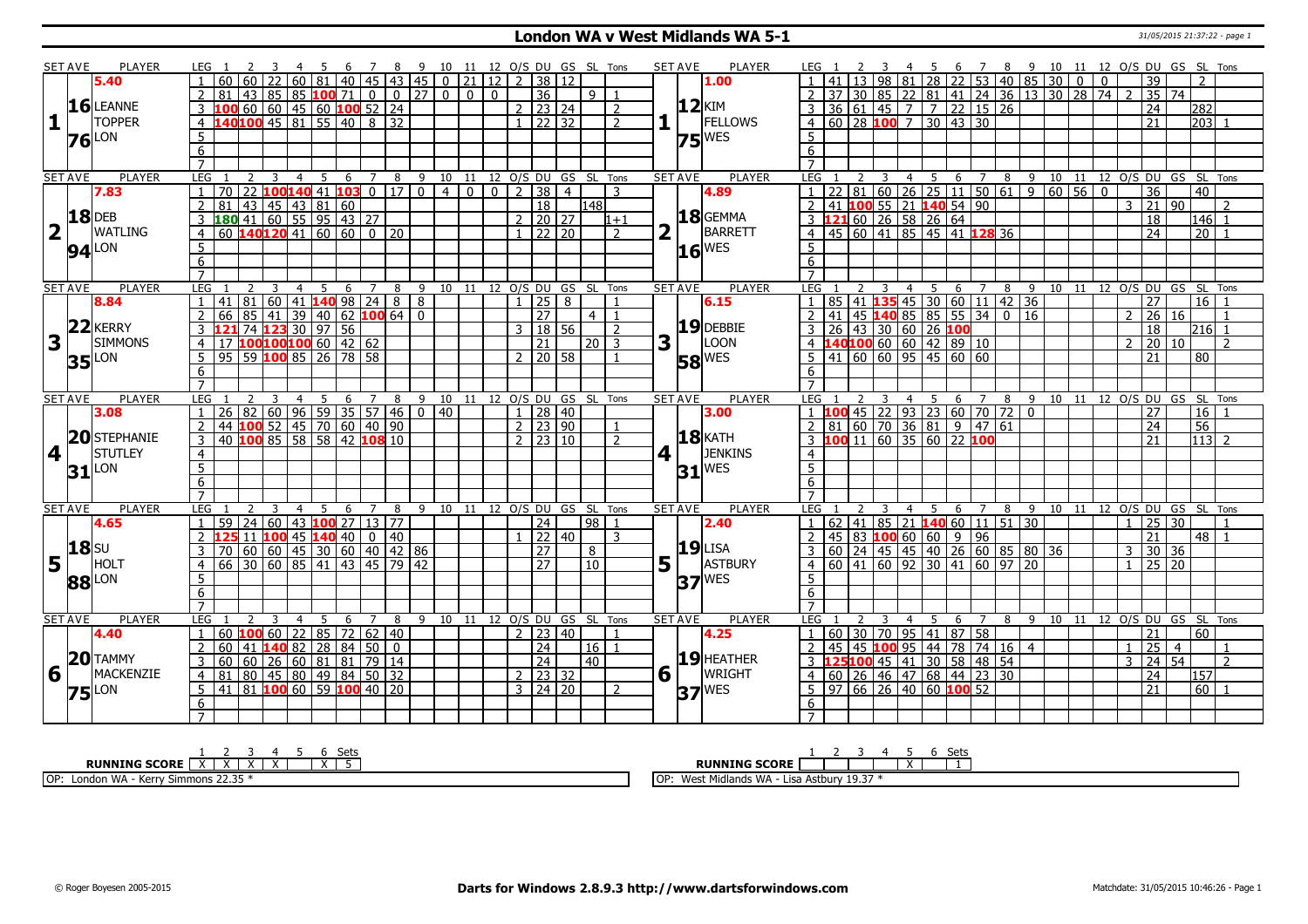## **London WA**

# **West Midlands WA**

| <b>PLAYER</b>            |    | <b>W/Liwonilost</b> | <b>AVE</b> |      | TAVE POINTS DARTS TONS TON+ 180 |     |  | <b>TONS</b> | <b>IPLAYER</b>        |  | W/Liwonilost | <b>AVE</b> |                   | <b>TAVE POINTS DARTS TONS TON+ 180</b> |     |     | TONS     |
|--------------------------|----|---------------------|------------|------|---------------------------------|-----|--|-------------|-----------------------|--|--------------|------------|-------------------|----------------------------------------|-----|-----|----------|
| Leanne Topper            |    |                     | 16.76      | 5.40 | 1995                            | 119 |  | 5+          | <b>Kim Fellows</b>    |  |              |            | 1.00 <sub>1</sub> | 1517                                   | 119 | 0 I |          |
| Deb Watling              |    |                     | 18.94      | 7.83 | 1856                            | 98  |  |             | <b>Semma Barrett</b>  |  |              | 18.16      | 4.89              | 17981                                  | 99  |     | $4 + 0$  |
| <b>Kerry Simmons</b>     |    |                     | 22.35      | 8.84 | 2481                            | 111 |  | $8 + 1$     | Debbie Loon           |  |              | 19.58      | 6.15              | 2193                                   | 112 |     |          |
| <b>Stephanie Stutley</b> |    |                     | 20.31      | 3.08 | 1503                            | 74  |  | 3∓          | <b>Kath Jenkins</b>   |  |              | 18.3       | 3.00              | 1318                                   | 72. | 0 I |          |
| <b>Su Holt</b>           |    |                     | 18.88      | 4.65 | 1888                            | 100 |  | $4 +$       | Lisa Astbury          |  |              | 19.37      | 2.40              | 1956                                   | 101 |     |          |
| <b>Tammy Mackenzie</b>   |    |                     | 20.75      | 4.40 | 2449                            | 118 |  | $4 +$       | <b>Heather Wright</b> |  |              | $19.3^{-}$ | .25               | 2228                                   | 115 | 0 L | $4 + 0$  |
| <b>TOTALS</b>            | 16 |                     | 19.63      |      | 12172'                          | 620 |  | $30 + 1$    | <b>ITOTALS</b>        |  |              | 17.82      |                   | 11010'                                 | 618 |     | $19 + 0$ |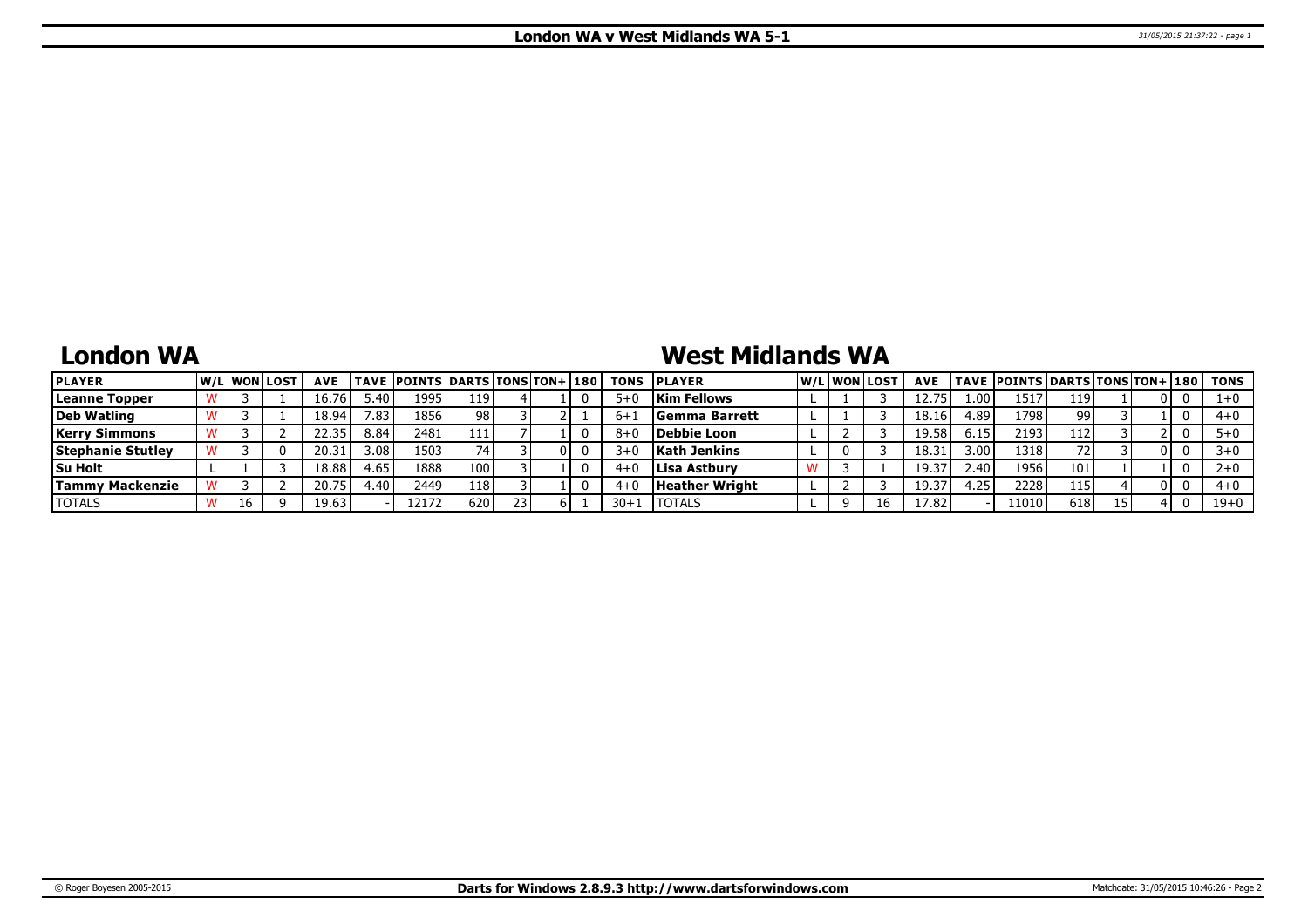#### **London MB v West Midlands MB 6-6** 31/05/2015 21:36:59 - page 1

|                         | <b>SET AVE</b> | <b>PLAYER</b>       | LEG 1                                                                             | 4 5 6 7 8 9 10 11 12 O/S DU GS SL Tons        |                |                                |  |                              |         |                   |                | <b>SET AVE</b> | <b>PLAYER</b>       | 2 3 4 5 6 7 8 9 10 11 12 O/S DU GS SL Tons<br>LEG 1                                                                               |  |
|-------------------------|----------------|---------------------|-----------------------------------------------------------------------------------|-----------------------------------------------|----------------|--------------------------------|--|------------------------------|---------|-------------------|----------------|----------------|---------------------|-----------------------------------------------------------------------------------------------------------------------------------|--|
|                         |                | 10.49               | 100 41                                                                            | $85$ $81$ $110$ $20$ $\overline{\phantom{1}}$ |                | 6<br>$\Omega$                  |  | 27                           |         | 14   2            |                |                | 8.60                | 60   100   100   81   60   90   8<br>$\overline{0}$<br>$\overline{0}$<br>$\overline{2}$<br>28<br>$\overline{2}$<br>$\overline{1}$ |  |
|                         |                |                     | <mark>L40</mark> 60   70   41   90   60   40                                      |                                               |                |                                |  |                              | 19   40 |                   |                |                |                     | 43   59   85   59 <b>100</b> 55  <br>18<br>l100l 1                                                                                |  |
|                         |                | $23$ NICK           | 45                                                                                | $100140$ 45 55 32                             |                |                                |  | $\overline{18}$              |         | l 84 l            | $\overline{2}$ |                | $21$ <b>KARL</b>    | $3   85   100   60   11   135   70   40$<br>21<br>40<br>3<br>2                                                                    |  |
| $\mathbf{1}$            |                | <b>COCKS</b>        | 55 81 100 105 120 40<br>$\overline{4}$                                            |                                               |                |                                |  | 3   18   40                  |         |                   | $\overline{3}$ |                | <b>HUGHES</b>       | 4 125 80 22 58 27<br>15<br>$189$ 1                                                                                                |  |
|                         |                |                     | 134606061856932<br>5                                                              |                                               |                |                                |  | $2 \mid 20 \mid 32$          |         |                   | $\mathbf{1}$   |                |                     | $5   43   100   100   60   83   55   40$<br>$20 \mid 2$<br>21                                                                     |  |
|                         |                | <b>60</b> LON       | 6                                                                                 |                                               |                |                                |  |                              |         |                   |                |                | $32$ <sup>WES</sup> | 6                                                                                                                                 |  |
|                         |                |                     | $\overline{7}$                                                                    |                                               |                |                                |  |                              |         |                   |                |                |                     | $\overline{7}$                                                                                                                    |  |
|                         | <b>SET AVE</b> | <b>PLAYER</b>       | LEG<br>2<br>3                                                                     | $\overline{4}$<br>5                           | 6 7            | 8 9 10 11 12 0/S DU GS SL Tons |  |                              |         |                   |                | <b>SET AVE</b> | <b>PLAYER</b>       | LEG<br>8 9 10 11 12 O/S DU GS SL Tons<br>2<br>$\overline{3}$<br>4 5 6 7                                                           |  |
|                         |                | 8.55                | 45<br>$\mathbf{1}$                                                                | 76 <b>140</b> 92 48 28 36                     |                |                                |  | $\overline{21}$              |         | 36                | -1             |                | 6.14                | 45   25   85   57 <b>140</b> 97   52<br>$\overline{3}$<br>$\overline{21}$<br>52<br>$\overline{1}$                                 |  |
|                         |                |                     | 76 18 100 59 42 46<br>$\mathcal{P}$                                               |                                               |                |                                |  | $\overline{18}$              |         | $160$ 1           |                |                |                     | 2 134100 45 92 63 51 16<br>20 16<br>$\overline{2}$<br>$\overline{2}$                                                              |  |
|                         |                | 24 SPENCER          | 140140135 61 25<br>$\overline{3}$                                                 |                                               |                |                                |  | २                            | $15$ 25 |                   | 3              |                | $24$ ASHE           | 3   42   85   60   100<br>12<br>214 1                                                                                             |  |
| $\overline{\mathbf{2}}$ | $\mathbf{I}$   | <b>ELLIS</b>        | 85 100100 42 43 91                                                                |                                               |                |                                |  | $\overline{18}$              |         |                   |                |                | KHAYAT              | 4 93 84 140 98 72 0 14<br>$\boxed{19}$ $\boxed{14}$                                                                               |  |
|                         |                |                     | $\overline{4}$                                                                    |                                               |                |                                |  |                              |         | $40$   2          |                |                |                     | $\overline{1}$                                                                                                                    |  |
|                         |                | <b>56</b> LON       | $5\overline{)}$                                                                   |                                               |                |                                |  |                              |         |                   |                |                | 86 WES              | 5                                                                                                                                 |  |
|                         |                |                     | 6                                                                                 |                                               |                |                                |  |                              |         |                   |                |                |                     | 6                                                                                                                                 |  |
|                         |                |                     | $\overline{7}$                                                                    |                                               |                |                                |  |                              |         |                   |                |                |                     |                                                                                                                                   |  |
|                         | <b>SET AVE</b> | <b>PLAYER</b>       | LEG<br>3                                                                          | 5<br>$\overline{4}$<br>6                      | $7^{\circ}$    | 8                              |  | 9 10 11 12 O/S DU GS SL Tons |         |                   |                | <b>SET AVE</b> | <b>PLAYER</b>       | 4 5 6 7 8 9 10 11 12 O/S DU GS SL Tons<br>LEG<br>$\overline{3}$<br>2                                                              |  |
|                         |                | 10.24               | <b>123</b> 81 <b>140</b> 43 78 36                                                 |                                               |                |                                |  | $2 \mid 17 \mid 36$          |         |                   | $\overline{2}$ |                | 9.05                | $1 \overline{100}$ 40 55 60 45 60<br>18<br>$\vert 141 \vert \, 1$                                                                 |  |
|                         |                |                     | $\overline{2}$<br>95                                                              |                                               |                |                                |  | $3 \ 21 \ 64$                |         |                   | $\overline{1}$ |                |                     | 2 125 60 100 85 64 47<br>$\overline{20}$   2<br>$\overline{18}$                                                                   |  |
|                         |                | 24 GEORGE           | $\overline{3}$<br>40                                                              |                                               |                |                                |  | 21                           |         | 65 1              |                |                | $24$ JOHN           | <u>3</u> 45 83 <b>100</b> 60 81 92 20 20<br>4 85 <b>100</b> 58 41 <b>140</b> 57 20<br>22 20<br>$\overline{1}$<br>$\mathbf{1}$     |  |
| 3                       |                | KILLINGTON          | 30<br>$\overline{4}$                                                              | 42 100 100 23 100 56                          |                |                                |  | $\overline{21}$              |         | $\overline{50}$ 3 |                | $\mathbf{3}$   | MORRIS              | $19$ 20<br>$\overline{z}$<br>$\overline{1}$                                                                                       |  |
|                         |                | $02$ <sup>LON</sup> | 68 45 121117 58 56<br>5 <sup>7</sup>                                              |                                               |                |                                |  | 18                           |         | $36$   2          |                |                | $16$ <sup>WES</sup> | $5   80   41   140   100   55   75   10$<br>20 10<br>$\overline{2}$<br>$\overline{2}$                                             |  |
|                         |                |                     | 6                                                                                 |                                               |                |                                |  |                              |         |                   |                |                |                     | 6                                                                                                                                 |  |
|                         |                |                     | $\overline{7}$                                                                    |                                               |                |                                |  |                              |         |                   |                |                |                     |                                                                                                                                   |  |
|                         | <b>SET AVE</b> | <b>PLAYER</b>       | LEG 1<br>3                                                                        | 5<br>$\overline{4}$<br>6                      | $\overline{7}$ | 8                              |  | 9 10 11 12 O/S DU GS SL Tons |         |                   |                | <b>SET AVE</b> | <b>PLAYER</b>       | <b>LEG</b><br>9 10 11 12 O/S DU GS SL Tons<br>8<br>$\overline{4}$<br>- 5<br>6<br>$\overline{7}$                                   |  |
|                         |                | 9.14                | 100140 41 140 25 55                                                               |                                               |                |                                |  | $2 \mid 17 \mid 55$          |         |                   | 3              |                | 9.00                | 55 100100 83 47<br>15<br> 116 2<br>$\overline{1}$                                                                                 |  |
|                         |                |                     |                                                                                   |                                               |                |                                |  |                              |         |                   |                |                |                     |                                                                                                                                   |  |
|                         |                |                     | 83   95   99                                                                      | 43 85 44 38                                   |                |                                |  | 21                           |         | 14                |                |                |                     | $85$ 100100 97 87 8 8<br>$\overline{24}$<br>16<br>3<br>16<br>$\overline{2}$                                                       |  |
|                         |                | $23$ MATT           | 3                                                                                 |                                               |                |                                |  | $2 \mid 20 \mid 56$          |         |                   | $\overline{2}$ |                | $21$ GLEN           | 43 100 70 60 58 92<br>$\overline{78}$ 1<br>18                                                                                     |  |
|                         | 4              | WINZAR              | $\overline{4}$                                                                    |                                               |                |                                |  | 21                           |         | 40   1            |                | $4$            | <b>CULLEN</b>       | 4 100 60 85 100 67 49 0<br>24 40<br>40<br>3<br>$\overline{2}$                                                                     |  |
|                         |                |                     | 5                                                                                 |                                               |                |                                |  | $3 \mid 24 \mid 20$          |         |                   | $\overline{2}$ |                |                     | 21<br>$\overline{70}$   2                                                                                                         |  |
|                         |                | <b>80</b> LON       | 100 60 134 37 26 88 56<br>95 100 45 60 95 40 26<br>100 81 85 100 70 25 20 20<br>6 |                                               |                |                                |  |                              |         |                   |                |                | $97$ <sup>WES</sup> | $\overline{5}$ 100100 81 60 21 27 42<br>6                                                                                         |  |
|                         |                |                     | $\overline{7}$                                                                    |                                               |                |                                |  |                              |         |                   |                |                |                     | $\overline{7}$                                                                                                                    |  |
|                         | <b>SET AVE</b> | <b>PLAYER</b>       | LEG<br>3                                                                          | -5<br>6<br>$\overline{4}$                     | $\overline{7}$ | 8                              |  | 9 10 11 12 O/S DU GS SL Tons |         |                   |                | <b>SET AVE</b> | <b>PLAYER</b>       | <b>LEG</b><br>8 9 10 11 12 O/S DU GS SL Tons<br>$\overline{4}$<br>- 5<br>6<br>$\overline{7}$                                      |  |
|                         |                | 8.55                | 55<br> 40                                                                         | 43<br>$ 60 $ 100                              |                |                                |  | 18                           |         | 103 2             |                |                | 7.13                | 85   60   58   125 46   54   73<br> 21 <br>$\overline{73}$<br>3<br>$\overline{1}$<br>$\overline{1}$                               |  |
|                         |                |                     | $\overline{2}$<br>60<br>60                                                        | $140$ 69 16 16                                |                |                                |  | 1   19   16                  |         |                   | $\overline{2}$ |                |                     | $2$ 24 100 43 100 99 47<br>18<br>$88$   2                                                                                         |  |
|                         |                | 23 MICHAEL          | 3<br>60                                                                           |                                               |                |                                |  | 24                           |         | 16 <sup>1</sup>   |                |                | $21$ SAM            | $\overline{3}$<br> 27 52                                                                                                          |  |
|                         | l L            | <b>ARTISS</b>       | 40<br>$\overline{4}$                                                              | $ 44 81 $ 135 45 60 51 9                      |                |                                |  |                              |         |                   |                |                |                     | $3   45   45   81   60   11   81   40   86   52$                                                                                  |  |
| 5 <sup>1</sup>          |                |                     | 5 <sup>1</sup>                                                                    | $96$ <b>140</b> 81 60 44 20 20                |                |                                |  |                              | $22$ 20 |                   |                | 5              | GUEST               | <b>23</b> 87 43 36 <b>140</b> 32 5<br>35<br>21<br>$\overline{21}$                                                                 |  |
|                         |                | <b>39</b> LON       | $96$ 45 100 66 60 94 40                                                           |                                               |                |                                |  | 1   19   40                  |         |                   |                |                | $76$ <sup>WES</sup> | 5   80   60   45   125   41   87   31<br>32                                                                                       |  |
|                         |                |                     | 6                                                                                 |                                               |                |                                |  |                              |         |                   |                |                |                     | 6<br>$\overline{7}$                                                                                                               |  |
|                         |                |                     |                                                                                   | 5<br>$\overline{4}$<br>6                      | $\overline{7}$ | 8                              |  |                              |         |                   |                |                |                     | $\overline{4}$<br>8<br>5.<br>- 6                                                                                                  |  |
|                         | <b>SET AVE</b> | PLAYER              | LEG                                                                               |                                               |                |                                |  | 9 10 11 12 0/S DU GS SL Tons |         |                   |                | <b>SET AVE</b> | <b>PLAYER</b>       | 11 12 0/S DU GS SL Tons<br>LEG<br>9 10                                                                                            |  |
|                         |                | 7.47                | $59$ 180 83 66<br>$\mathbf{1}$<br>97                                              |                                               | $0$ 116        |                                |  | 2 20 16                      |         |                   | $1 + 1$        |                | 8.54                | 85 100 96 100 54 26<br>18<br>$40$   2<br>$\cdot$ 1                                                                                |  |
|                         |                |                     | $\overline{2}$<br>45                                                              | 60   60   55   <mark>100</mark> 82   59       |                |                                |  | 21                           |         | $40$   1          |                |                |                     | 2 <b>180</b> 60 83 38 40 0 60 40<br>$\overline{23}$<br>40<br>2<br>$1+1$                                                           |  |
|                         |                | 25 BRADLEY          | 100 41 69 140 81 70<br>$\mathbf{3}$                                               |                                               |                |                                |  | 3   18   70                  |         |                   | 2              |                | $25$ ROBERT         | 3 60 134100 95 72<br>15<br>$40\overline{2}$                                                                                       |  |
| 6                       |                | <b>TURRELL</b>      | 36 66 100 127 94 78<br>$\overline{4}$                                             |                                               |                |                                |  | $3 \mid 18 \mid 78$          |         |                   | $\overline{2}$ | 6 1            | <b>THOMPSON</b>     | $4$ 59 140 93 100 57 20<br>$\overline{32}$<br>18<br>$\overline{2}$                                                                |  |
|                         |                | $51$ <sup>LON</sup> | 5                                                                                 |                                               |                |                                |  |                              |         |                   |                |                | <b>57 WES</b>       | 5 <sub>5</sub>                                                                                                                    |  |
|                         |                |                     | 6<br>$7^{\circ}$                                                                  |                                               |                |                                |  |                              |         |                   |                |                |                     | $6\overline{6}$<br>$7^{\circ}$                                                                                                    |  |

**RUNNING SCORE**  $\begin{array}{|c|c|c|c|c|}\n\hline\n & 1 & 2 & 3 & 4 & 5 & 6 & \text{Sets} \\
\hline\n\end{array}$ 

**RUNNING SCORE** | <u>X | X | X | | | | 2</u><br>2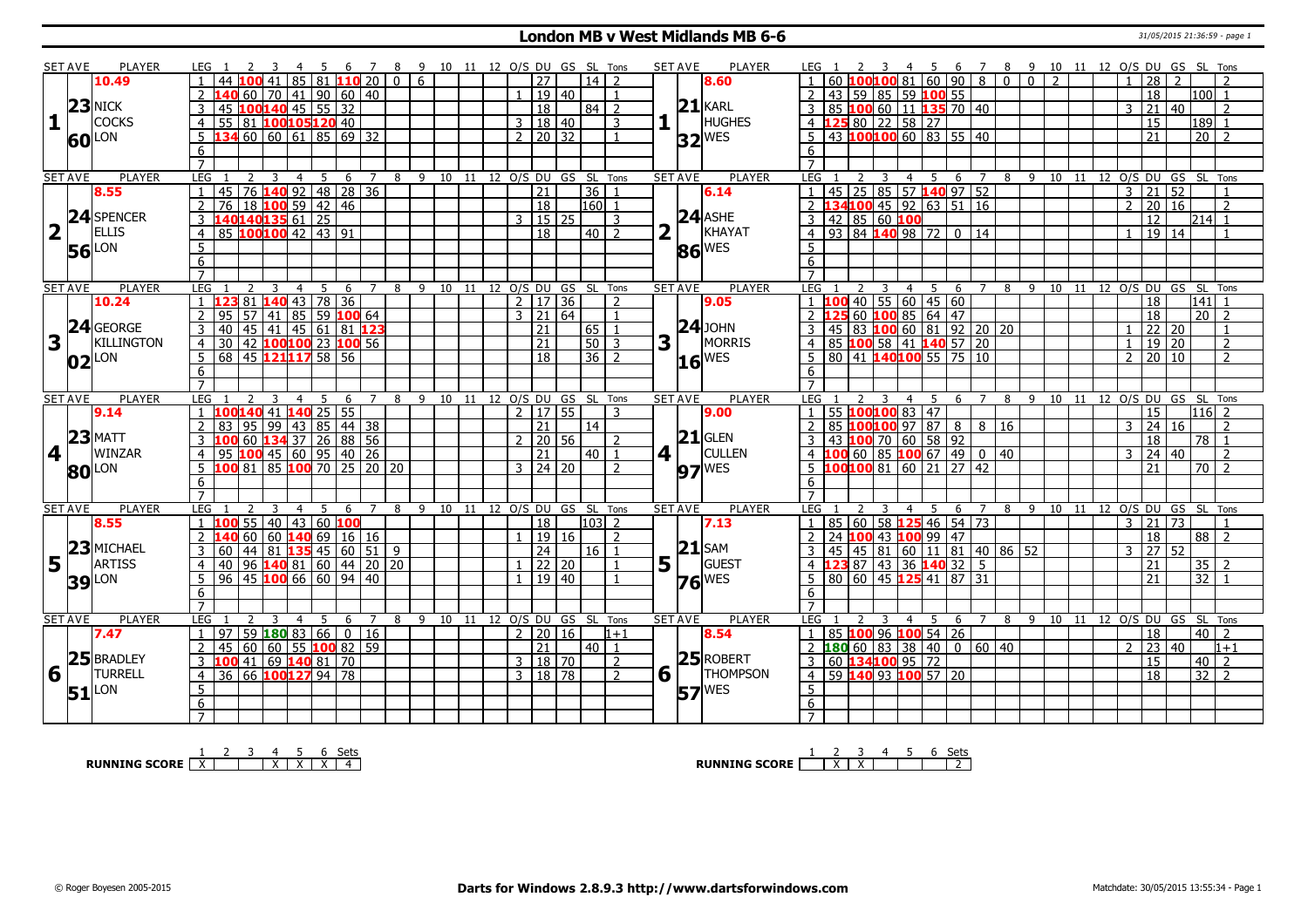#### **London MB v West Midlands MB 6-6** 31/05/2015 21:36:59 - page 2

|                 | <b>SET AVE</b> | <b>PLAYER</b>       | LEG <sub>1</sub> |                                  |                 |                | 5                                                                |                |   | 6 7 8 9 10 11 12 O/S DU GS SL Tons |              |              |   |                      |                 |   |                              |                |                | <b>SET AVE</b><br><b>PLAYER</b> | LEG 1                                                                |                         | $\overline{4}$ | 5   |                     |                |    |    |    |    |                |                     | 6 7 8 9 10 11 12 O/S DU GS SL Tons |                |
|-----------------|----------------|---------------------|------------------|----------------------------------|-----------------|----------------|------------------------------------------------------------------|----------------|---|------------------------------------|--------------|--------------|---|----------------------|-----------------|---|------------------------------|----------------|----------------|---------------------------------|----------------------------------------------------------------------|-------------------------|----------------|-----|---------------------|----------------|----|----|----|----|----------------|---------------------|------------------------------------|----------------|
|                 |                | 10.33               |                  | 60 92 60 <b>100 140</b> 33 16    |                 |                |                                                                  |                |   |                                    |              |              |   | $2 \mid 20 \mid 16$  |                 |   |                              | $\overline{2}$ |                | 8.86                            |                                                                      |                         |                |     | $29$ 125 96 91 10 6 |                |    |    |    |    |                | 21                  | 4   2                              |                |
|                 |                |                     | 2                | 40                               |                 |                | $100100100$ 45   42                                              |                |   |                                    |              |              |   |                      | $\overline{18}$ |   | 74   3                       |                |                |                                 | 85 100 83 100 93 40                                                  |                         |                |     |                     |                |    |    |    |    |                | $16 \mid 40$        | $\overline{z}$                     |                |
|                 |                | $22$ SCOTT          | 3                | 140140100113                     |                 |                | $\overline{8}$                                                   |                |   |                                    |              |              |   | 3   15   8           |                 |   |                              | $\overline{4}$ |                | $22$ GARY                       | 3 41 60 <b>100100</b> 60                                             |                         |                |     |                     |                |    |    |    |    |                | $\overline{15}$     | 140 2                              |                |
|                 |                | <b>ARTISS</b>       | $\overline{4}$   | 85 41 60 60 55 60 45 47 16 16 16 |                 |                |                                                                  |                |   |                                    |              |              |   | $2 \mid 32 \mid 16$  |                 |   |                              |                |                | <b>WATTS</b>                    | $26 83 $ 100 60 60 121 35 14 0 0<br>4 <sup>1</sup>                   |                         |                |     |                     |                |    |    |    |    |                | $\overline{30}$     | 2 <sup>1</sup>                     |                |
|                 |                | $71$ <sup>LON</sup> | 5                |                                  |                 |                |                                                                  |                |   |                                    |              |              |   |                      |                 |   |                              |                |                | $66$ WES                        | 5                                                                    |                         |                |     |                     |                |    |    |    |    |                |                     |                                    |                |
|                 |                |                     | 6                |                                  |                 |                |                                                                  |                |   |                                    |              |              |   |                      |                 |   |                              |                |                |                                 | 6                                                                    |                         |                |     |                     |                |    |    |    |    |                |                     |                                    |                |
|                 |                |                     | $\overline{7}$   |                                  |                 |                |                                                                  |                |   |                                    |              |              |   |                      |                 |   |                              |                |                |                                 | $\overline{7}$                                                       |                         |                |     |                     |                |    |    |    |    |                |                     |                                    |                |
|                 | <b>SET AVE</b> | <b>PLAYER</b>       | LEG              |                                  | 3               | $\overline{4}$ | 5<br>6                                                           |                | 8 |                                    |              |              |   |                      |                 |   | 9 10 11 12 O/S DU GS SL Tons |                | <b>SET AVE</b> | <b>PLAYER</b>                   | LEG<br>2                                                             | 3                       | $\overline{4}$ | - 5 | 6                   |                |    |    |    |    |                |                     | 8 9 10 11 12 0/S DU GS SL Tons     |                |
|                 |                | 12.84               | $\mathbf{1}$     | $\overline{81}$<br>3             |                 |                | $100140$ 45 70                                                   |                |   |                                    |              |              |   |                      | $\overline{18}$ |   |                              |                |                | 10.60                           | $1 \overline{100} 81 \overline{140} 100 \overline{60} \overline{20}$ |                         |                |     |                     |                |    |    |    |    | $\mathcal{P}$  | 17 20               | $\mathcal{R}$                      |                |
|                 |                |                     | $\overline{2}$   | 60 121100100120                  |                 |                |                                                                  |                |   |                                    |              |              |   | $3 \mid 15 \mid 120$ |                 |   |                              | $\overline{4}$ |                |                                 | 2   60   60   180   100   49                                         |                         |                |     |                     |                |    |    |    |    |                | $\overline{15}$     | $52\;2+1$                          |                |
|                 |                | $26$ STEVE          | 3                |                                  |                 |                | 58 <b>140</b> 55 65 20 20 20                                     |                |   |                                    |              |              |   | $1 \ 22 \ 20$        |                 |   |                              | 2              |                | $26$ ROBERT                     | 3 <b>100</b> 97 40 54 <b>100</b> 70 30                               |                         |                |     |                     |                |    |    |    |    |                | $\overline{21}$     | $10$   2                           |                |
| 8               | $\mathbf{1}$   | DAY                 | $\overline{4}$   | 100 45 100 140 84 32             |                 |                |                                                                  |                |   |                                    |              |              |   | $2 \mid 17 \mid 32$  |                 |   |                              | 3              | 8              | SMITH                           | $4 60 $ 100 60 140 91 10                                             |                         |                |     |                     |                |    |    |    |    |                | $\overline{18}$     | $40$   2                           |                |
|                 |                |                     | $\overline{5}$   |                                  |                 |                |                                                                  |                |   |                                    |              |              |   |                      |                 |   |                              |                |                |                                 | 5                                                                    |                         |                |     |                     |                |    |    |    |    |                |                     |                                    |                |
|                 |                | $97$ <sup>LON</sup> | 6                |                                  |                 |                |                                                                  |                |   |                                    |              |              |   |                      |                 |   |                              |                |                | $79$ <sup>WES</sup>             | 6                                                                    |                         |                |     |                     |                |    |    |    |    |                |                     |                                    |                |
|                 |                |                     | $\overline{7}$   |                                  |                 |                |                                                                  |                |   |                                    |              |              |   |                      |                 |   |                              |                |                |                                 |                                                                      |                         |                |     |                     |                |    |    |    |    |                |                     |                                    |                |
|                 | <b>SET AVE</b> | <b>PLAYER</b>       | LEG              |                                  |                 | $\overline{4}$ | 5<br>6                                                           |                | 8 |                                    |              |              |   |                      |                 |   | 9 10 11 12 O/S DU GS SL Tons |                |                | <b>SET AVE</b><br><b>PLAYER</b> | LEG                                                                  | $\overline{\mathbf{3}}$ |                |     | 4 5 6 7             |                |    |    |    |    |                |                     | 8 9 10 11 12 0/S DU GS SL Tons     |                |
|                 |                | 6.81                |                  | 43 45 95 125 60 93               |                 |                |                                                                  |                |   |                                    |              |              |   |                      | 18              |   | 40 l                         |                |                | 7.37                            | 60   137 84   40   100   40   40                                     |                         |                |     |                     |                |    |    |    |    | 3              | 21 40               |                                    | $\overline{2}$ |
|                 |                |                     | $\overline{2}$   | 60<br>  81                       | $\overline{59}$ |                | 85 100 116                                                       |                |   |                                    |              |              |   | 3   18   116         |                 |   |                              | $\overline{z}$ |                |                                 | 2 96 125100 65 75                                                    |                         |                |     |                     |                |    |    |    |    |                | 15                  | $40 \mid 2$                        |                |
|                 |                | $26$ STUART         | 3                | 43 100 81 25 95 85               |                 |                |                                                                  |                |   |                                    |              |              |   |                      | 18              |   | $\sqrt{72}$ 1                |                |                | $26$ JAMIE                      | 3   59   45   70   78   59   97   93                                 |                         |                |     |                     |                |    |    |    |    |                | $3 \mid 21 \mid 93$ |                                    |                |
| $\overline{9}$  | LΓ             | PATT                | $\overline{4}$   | 68                               |                 |                | 1408110092115                                                    |                |   |                                    |              |              |   |                      | $\overline{18}$ |   | $5 \mid 2$                   |                | 9 1            | BARROWMAN                       | 4 135 59 39 140 88 40                                                |                         |                |     |                     |                |    |    |    |    | $\mathbf{1}$   | $16 \mid 40$        |                                    | $\mathcal{L}$  |
|                 |                |                     | 5                |                                  |                 |                |                                                                  |                |   |                                    |              |              |   |                      |                 |   |                              |                |                |                                 | 5.                                                                   |                         |                |     |                     |                |    |    |    |    |                |                     |                                    |                |
|                 |                | $21$ <sup>LON</sup> | $\overline{6}$   |                                  |                 |                |                                                                  |                |   |                                    |              |              |   |                      |                 |   |                              |                |                | <b>90 WES</b>                   | 6                                                                    |                         |                |     |                     |                |    |    |    |    |                |                     |                                    |                |
|                 |                |                     | $\overline{7}$   |                                  |                 |                |                                                                  |                |   |                                    |              |              |   |                      |                 |   |                              |                |                |                                 | $\overline{7}$                                                       |                         |                |     |                     |                |    |    |    |    |                |                     |                                    |                |
|                 |                |                     |                  |                                  |                 | $\overline{4}$ | -5<br>- 6                                                        | $\overline{7}$ | 8 | 9 10 11 12 O/S DU GS SL Tons       |              |              |   |                      |                 |   |                              |                | <b>SET AVE</b> | <b>PLAYER</b>                   | LEG                                                                  |                         |                | 4 5 |                     | 6 7            | 89 |    |    |    |                |                     | 10 11 12 0/S DU GS SL Tons         |                |
|                 |                |                     |                  |                                  |                 |                |                                                                  |                |   |                                    |              |              |   |                      |                 |   |                              |                |                |                                 |                                                                      |                         |                |     |                     |                |    |    |    |    |                |                     |                                    |                |
|                 | <b>SET AVE</b> | <b>PLAYER</b>       | LEG              |                                  |                 |                |                                                                  |                |   |                                    |              |              |   |                      |                 |   |                              |                |                |                                 |                                                                      |                         |                |     |                     |                |    |    |    |    |                |                     |                                    |                |
|                 |                | 1.00                |                  | 58                               |                 |                | $141$ 40 60 58 60 45                                             |                |   |                                    |              |              |   |                      | 21              |   | 139                          |                |                | 9.30                            | 41 40 140 140 100 0 40                                               |                         |                |     |                     |                |    |    |    |    | $\mathbf{1}$   | 19   40             |                                    | 3              |
|                 |                |                     | $\overline{2}$   | 60   45   45   100 60            |                 |                |                                                                  |                |   |                                    |              |              |   |                      | 15              |   | 191                          |                |                |                                 | 2 $140100805888140$                                                  |                         |                |     |                     |                |    |    |    |    |                | 16 40               |                                    | $\overline{2}$ |
|                 |                | $18$ MATTHEW        | 3                | 45 45 43 45 45 78 55             |                 |                |                                                                  |                |   |                                    |              |              |   |                      | 21              |   | 145                          |                |                | $27$ MATTHEW                    | $3 60 60 60$ 140170 9 2                                              |                         |                |     |                     |                |    |    |    |    |                | $19$ $\overline{2}$ |                                    | $2+1$          |
|                 | 10 L           | <b>WILSON</b>       | $\overline{4}$   |                                  |                 |                |                                                                  |                |   |                                    |              |              |   |                      |                 |   |                              |                | .OI 1          | <b>DICKEN</b>                   | $\overline{4}$                                                       |                         |                |     |                     |                |    |    |    |    |                |                     |                                    |                |
|                 |                | $04$ <sup>LON</sup> | $\overline{5}$   |                                  |                 |                |                                                                  |                |   |                                    |              |              |   |                      |                 |   |                              |                |                | 83 WES                          | $\overline{5}$                                                       |                         |                |     |                     |                |    |    |    |    |                |                     |                                    |                |
|                 |                |                     | 6                |                                  |                 |                |                                                                  |                |   |                                    |              |              |   |                      |                 |   |                              |                |                |                                 | 6                                                                    |                         |                |     |                     |                |    |    |    |    |                |                     |                                    |                |
|                 |                |                     | $\overline{7}$   |                                  |                 |                |                                                                  |                |   |                                    |              |              |   |                      |                 |   |                              |                |                |                                 | $7^{\circ}$                                                          |                         |                |     |                     |                |    |    |    |    |                |                     |                                    |                |
|                 | <b>SET AVE</b> | <b>PLAYER</b>       | LEG              |                                  | -3              |                | -6                                                               | $\overline{7}$ | 8 |                                    |              |              |   |                      |                 |   | 9 10 11 12 O/S DU GS SL Tons |                | <b>SET AVE</b> | <b>PLAYER</b>                   | LEG                                                                  | 3                       |                | 4 5 |                     | 6 7            | 89 |    |    |    |                |                     | 10 11 12 O/S DU GS SL Tons         |                |
|                 |                | 3.40                | $\mathbf{1}$     | 54 26 26 100                     |                 |                |                                                                  |                |   |                                    |              |              |   |                      | 12              |   | 295  1                       |                |                | 4.05                            | $1 \mid 85$ <b>125</b> 95 <b>140</b> 56                              |                         |                |     |                     |                |    |    |    |    |                | $3 \mid 15 \mid 56$ |                                    | $\mathcal{L}$  |
|                 |                |                     | $\overline{2}$   | 60<br>122.                       |                 |                | 43   44   95   81   60   96                                      |                |   |                                    |              |              |   | $2 \mid 23 \mid 96$  |                 |   |                              |                |                |                                 | 2 <b>140</b> 26 60 40 11 85 59                                       |                         |                |     |                     |                |    |    |    |    |                | $\overline{21}$     | 80 1                               |                |
|                 |                | <b>18</b> LIAM      | 3                | 26                               |                 |                | 60 43 41 100 40 25                                               |                |   |                                    |              |              |   |                      | 21              |   | 166                          |                |                | $21$ CHRIS                      | 60   47   30   99   57   44   84   80  <br>3 <sup>1</sup>            |                         |                |     |                     |                |    |    |    |    | 3              | 24 80               |                                    |                |
|                 | 11             | <b>CURRAN</b>       | 4                | 58                               |                 |                | 41   59   59   81   51   60   84   6                             |                |   |                                    | $\mathbf{0}$ | $\mathbf{0}$ | 2 | $\mathcal{L}$        | 35              | 2 |                              |                | 111            | STANLEY                         | 4   55   83   60   42   41   60   88   32   10   18   9              |                         |                |     |                     |                |    |    |    |    |                | $\overline{33}$     | 3                                  |                |
|                 |                | $09$ <sup>LON</sup> | 5                | $140$ 81 45 42 58 63             |                 |                |                                                                  |                |   |                                    |              |              |   |                      | 18              |   | l 72 l                       |                |                | $25$ <sup>WES</sup>             | 5 76 66 45 81 99 58 76                                               |                         |                |     |                     |                |    |    |    |    |                | $3 \ 21 \ 76$       |                                    |                |
|                 |                |                     | 6                |                                  |                 |                |                                                                  |                |   |                                    |              |              |   |                      |                 |   |                              |                |                |                                 | 6                                                                    |                         |                |     |                     |                |    |    |    |    |                |                     |                                    |                |
|                 |                |                     |                  |                                  |                 |                |                                                                  |                |   |                                    |              |              |   |                      |                 |   |                              |                |                |                                 |                                                                      |                         |                |     |                     |                |    |    |    |    |                |                     |                                    |                |
|                 | <b>SET AVE</b> | <b>PLAYER</b>       | LEG              |                                  |                 |                | .5<br>6                                                          | $7^{\circ}$    | 8 | 9                                  |              |              |   |                      |                 |   | 10 11 12 O/S DU GS SL Tons   |                | <b>SET AVE</b> | <b>PLAYER</b>                   | LEG                                                                  |                         | $\overline{4}$ | -5  | 6                   | $\overline{7}$ | 8  | -9 | 10 | 11 |                |                     | 12 O/S DU GS SL Tons               |                |
|                 |                | 4.00                | $\mathbf{1}$     | 100                              | 41 41           |                | 59   60   40   84                                                |                |   |                                    |              |              |   |                      | 21              |   | 76   1                       |                |                | 6.40                            | $1 \mid 55 \mid 85 \mid 85 \mid 60 \mid 100 \mid 60 \mid 56$         |                         |                |     |                     |                |    |    |    |    | $\mathcal{P}$  | 20   56             | $\overline{1}$                     |                |
|                 |                |                     | $\overline{2}$   | 60<br>21                         | 36              |                | <b>100</b> 85 25 82 40 24 14 14                                  |                |   |                                    |              |              |   |                      | 31 14           |   |                              |                |                |                                 | 2   41   32   60   55   43   45   125   60   0   30   0              |                         |                |     |                     |                |    |    |    |    |                | $\overline{33}$     | $10$   1                           |                |
|                 |                | $17$ JASON          | $\mathbf{3}$     | 39                               |                 |                | 41   60   45   <mark>100</mark>   41   55   50   32   24   7   0 |                |   |                                    |              |              |   |                      | 36              |   | 7 I 1                        |                |                | $18$ MARK                       | 3 60 <b>140</b> 30 <b>140</b> 38 39 44 0 8 0 0 2                     |                         |                |     |                     |                |    |    |    |    | $\overline{2}$ | $35 \mid 2$         |                                    | $\overline{2}$ |
| 12 <sub>1</sub> |                | MORTIMER            | $\overline{4}$   | 47                               |                 |                | 60   81   100   24   95   34   60                                |                |   |                                    |              |              |   | $2 \mid 23 \mid 60$  |                 |   |                              | $\overline{1}$ |                | <b>WATKISS</b>                  | 4 43 32 81 27 45 97 36 80                                            |                         |                |     |                     |                |    |    |    |    |                | 24                  | 60                                 |                |
|                 |                |                     | 5                | 60 65 41 40 81 40 85             |                 |                |                                                                  |                |   |                                    |              |              |   |                      | 21              |   | 89                           |                |                |                                 | $5$ <b>135</b> 81 60 50 40 37 98                                     |                         |                |     |                     |                |    |    |    |    |                | $3 \mid 21 \mid 98$ |                                    |                |
|                 |                | $67$ <sup>LON</sup> | 6                |                                  |                 |                |                                                                  |                |   |                                    |              |              |   |                      |                 |   |                              |                |                | $31$ <sup>WES</sup>             | 6                                                                    |                         |                |     |                     |                |    |    |    |    |                |                     |                                    |                |

| 10<br>$\cdots$<br>ັບພ                                                                    |                                                                                                                                 |
|------------------------------------------------------------------------------------------|---------------------------------------------------------------------------------------------------------------------------------|
| <b>RUNNING SCORE</b>                                                                     | <b>RUNNING SCORE</b><br>$\ddot{\phantom{1}}$                                                                                    |
| 26.97<br>OP:<br>≅ MB - ∟<br>D <sub>2</sub><br><b>Stave</b><br>London<br>しいい<br>DUY LUIJI | רח דר<br>LOP:<br>Aidlands MB<br><sup>,</sup> Dicken 27.83<br><b>A</b><br>$M - +$<br>$.$ Midlond<br><b>West</b><br>-ratti.<br>VV |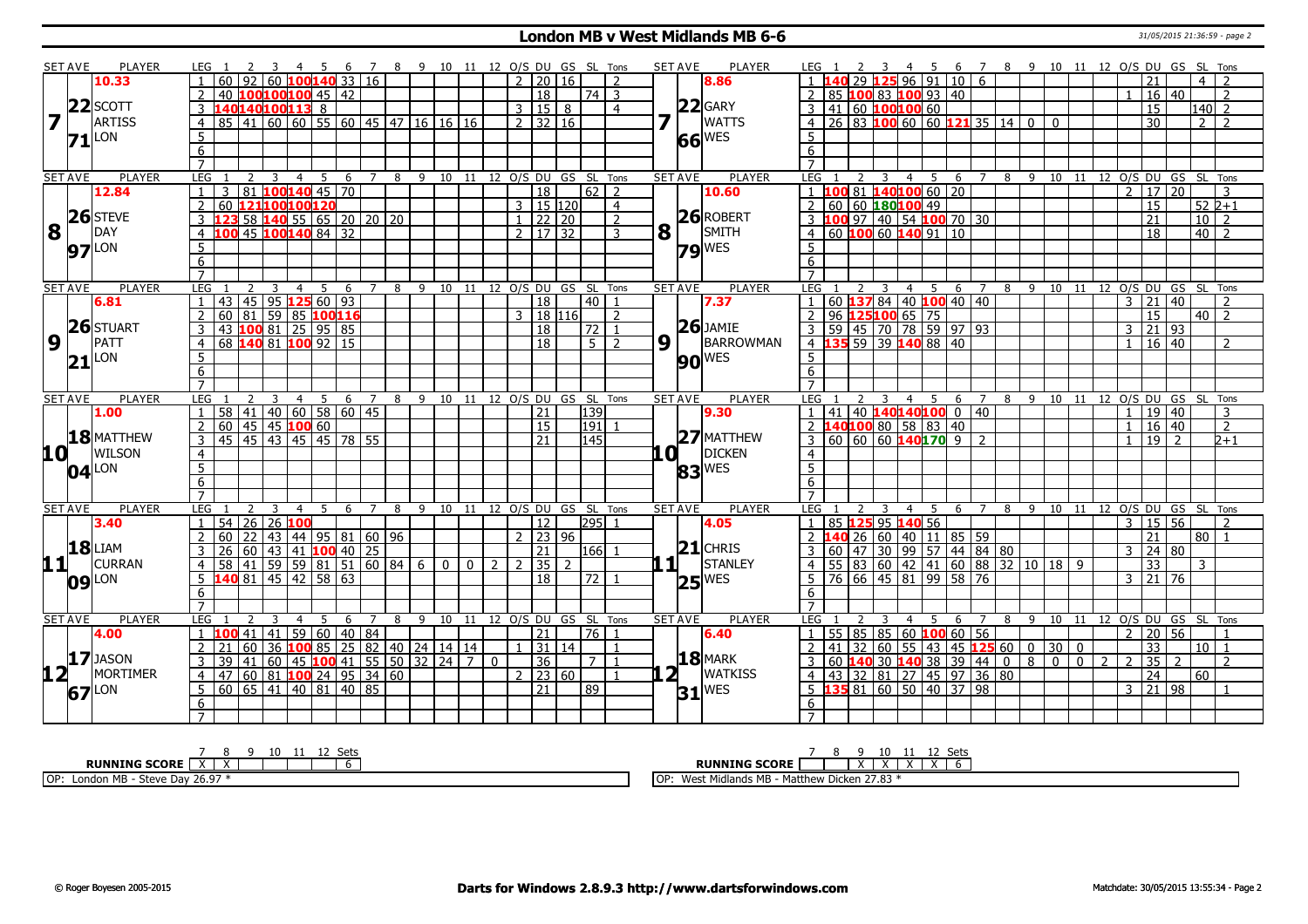## **London MB**

## **West Midlands MB**

| <b>PLAYER</b>            |     | lw/Llwonllost | <b>AVE</b> | <b>TAVE</b> | <b>POINTS DARTS TONS TON+1180</b> |      |      |      | <b>TONS</b> | <b>PLAYER</b>          |   | W/L WON LOST | <b>AVE</b> |       | TAVE POINTS DARTS TONS TON+ 180 |      |    |      | <b>TONS</b> |
|--------------------------|-----|---------------|------------|-------------|-----------------------------------|------|------|------|-------------|------------------------|---|--------------|------------|-------|---------------------------------|------|----|------|-------------|
| <b>Nick Cocks</b>        |     |               | 23.60      | 10.49       | 2407                              | 102  |      |      | $9 + C$     | <b>Karl Hughes</b>     |   |              | 21.32      | 8.60  | 2196                            | 103  |    |      | $8 + 0$     |
| <b>Spencer Ellis</b>     |     |               | 24.56      | 8.55        | 1768                              | 72   |      |      | 7+0         | Ashe Khavat            |   |              | 24.86      | 6.14  | 1790 l                          | 72   |    |      | $5 + 0$     |
| <b>George Killington</b> |     |               | 24.02      | 10.24       | 2354                              | 98   |      |      | $9 + C$     | John Morris            |   |              | 24.16      | 9.05  | 2344                            | 97   |    |      | $8 + 0$     |
| <b>Matt Winzar</b>       |     |               | 23.80      | 9.14        | 2451                              | 103  |      |      | $8 + C$     | <b>Glen Cullen</b>     |   |              | 21.97      | 9.00  | 2241                            | 102  |    |      | $9 + 0$     |
| Michael Artiss           |     |               | 23.39      | 8.55        | 2386                              | 102  |      |      | $7 + 6$     | <b>Sam Guest</b>       |   |              | 21.76      | 7.13  | 2350                            | 108  |    |      | $6 + 0$     |
| <b>Bradley Turrell</b>   |     |               | 25.51      | 7.47        | 1964                              | 77   |      |      | $6 + 1$     | <b>Robert Thompson</b> |   |              | 25.57      | 8.54  | 1892                            | 74   |    |      | 7+1         |
| <b>Scott Artiss</b>      |     |               | 22.71      | 10.33       | 1930                              | 85   |      |      | $9 + 0$     | <b>Gary Watts</b>      |   |              | 22.66      | 8.86  | 1858                            | 82   |    |      | $8 + 0$     |
| <b>Steve Day</b>         |     |               | 26.97      | 12.84       | 1942                              |      |      |      | $11+0$      | Robert Smith           |   |              | 26.79      | 10.60 | 1902                            | 71   |    |      | $9 + 1$     |
| <b>Stuart Patt</b>       |     |               | 26.21      | 6.81        | 1887                              | 72   |      |      | $6 + C$     | <b>Jamie Barrowman</b> |   |              | 26.90      | 7.37  | 1964                            | 73   |    |      | $6 + 0$     |
| <b>Matthew Wilson</b>    |     |               | 18.04      | 1.00        | 1028                              | 57   |      |      | $1+0$       | Matthew Dicken         |   |              | 27.83      | 9.30  | 1503                            | 54   |    |      | 7+:         |
| Liam Curran              |     |               | 18.09      | 3.40        | 1972                              | 109  |      |      | $3 + 0$     | <b>Chris Stanlev</b>   |   |              | 21.25      | 4.05  | 2422                            | 114  |    |      | $3 + 0$     |
| <b>Jason Mortimer</b>    |     |               | 17.67      | 4.00        | 2333                              | 132  |      |      | $4 + 6$     | Mark Watkiss           |   |              | 18.3       | 6.40  | 2435                            | 133  |    |      | $5 + 0$     |
| <b>TOTALS</b>            | 26. |               | 22.59      |             | 24422                             | 1081 | 59 I | ا 20 | $80 + 1$    | <b>TOTALS</b>          | D |              | 22.99      |       | 24897                           | 1083 | 60 | 19 I | $81 + 3$    |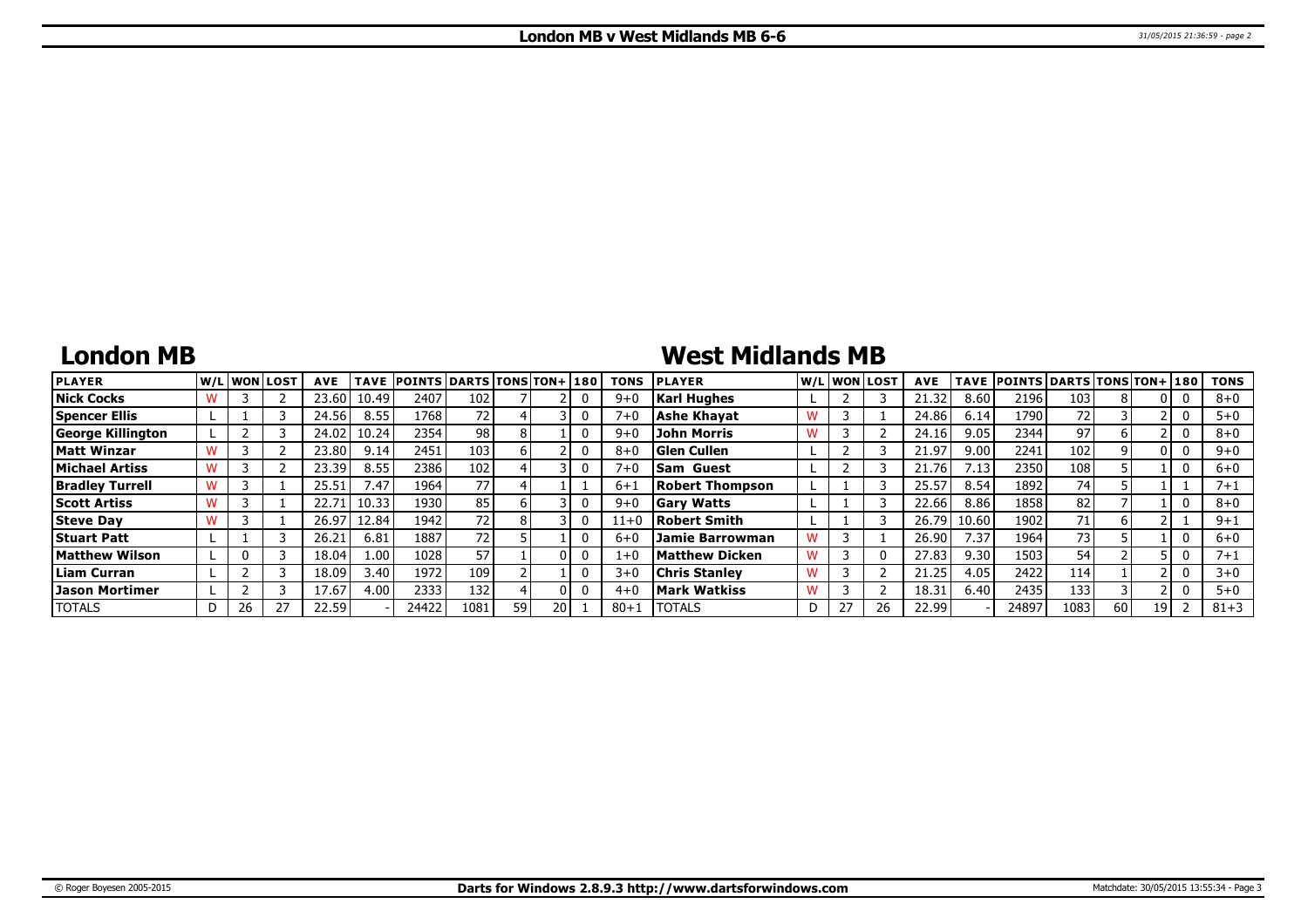### **London WB v West Midlands WB 2-4** 31/05/2015 21:36:32 - page 1

| <b>SET AVE</b>          |                 | <b>PLAYER</b>                                                                                                   | LEG 1               |                                |                 |    |                |                                  |    |                |                            |                        |                                                                                                                                                        |                                                                                                                           |                |                          |                         |                | 7 8 9 10 11 12 O/S DU GS SL Tons    |                |          | SET AVE               | <b>PLAYER</b>         | LEG 1               |                 |                           |                |                                                                                       | 6 <sup>6</sup> |                |                                 |     |                             |                                  |                 |                |                 | 7 8 9 10 11 12 O/S DU GS SL Tons                                                                                                                                                                                                                                                                             |                  |                                  |
|-------------------------|-----------------|-----------------------------------------------------------------------------------------------------------------|---------------------|--------------------------------|-----------------|----|----------------|----------------------------------|----|----------------|----------------------------|------------------------|--------------------------------------------------------------------------------------------------------------------------------------------------------|---------------------------------------------------------------------------------------------------------------------------|----------------|--------------------------|-------------------------|----------------|-------------------------------------|----------------|----------|-----------------------|-----------------------|---------------------|-----------------|---------------------------|----------------|---------------------------------------------------------------------------------------|----------------|----------------|---------------------------------|-----|-----------------------------|----------------------------------|-----------------|----------------|-----------------|--------------------------------------------------------------------------------------------------------------------------------------------------------------------------------------------------------------------------------------------------------------------------------------------------------------|------------------|----------------------------------|
|                         |                 | 2.00                                                                                                            |                     | $\overline{36}$                | $60\,100$       |    |                |                                  |    |                | 66 60 97 30 52             |                        |                                                                                                                                                        |                                                                                                                           |                |                          | $\frac{1}{2}$   23   52 |                |                                     |                |          |                       | 3.25                  |                     |                 |                           |                | $26$ 55 76 7                                                                          |                | 81 64 26       |                                 |     |                             |                                  |                 |                | 24              |                                                                                                                                                                                                                                                                                                              | $\overline{121}$ |                                  |
|                         |                 |                                                                                                                 | $\overline{2}$      |                                |                 |    |                |                                  |    |                |                            |                        |                                                                                                                                                        | $66 60 76$ 100 44 97 38 15 0 0 0 0                                                                                        | 0 <sup>1</sup> |                          | $3 \mid 45 \mid 2$      |                |                                     |                |          |                       |                       |                     |                 |                           |                |                                                                                       |                |                |                                 |     |                             | 26 81 22 30 39 100 57 10 18 10 0 |                 |                | $\overline{42}$ |                                                                                                                                                                                                                                                                                                              | $\overline{4}$   | $\overline{z}$                   |
|                         |                 | 13 ANDREA                                                                                                       | $\overline{3}$      | 49 48 43                       |                 |    |                |                                  |    |                |                            |                        |                                                                                                                                                        | 45 60 41 26 43 40 25 49 16                                                                                                |                | $\overline{\phantom{0}}$ | 41                      | $\overline{4}$ |                                     |                |          |                       | $12$ CLAIRE           |                     |                 |                           |                | 125 81 43 40 47 22 28 45 27                                                           |                |                |                                 |     |                             | $\overline{30}$                  | $\overline{0}$  |                | 42              |                                                                                                                                                                                                                                                                                                              | 10 <sub>1</sub>  |                                  |
| 1                       |                 | WALKER                                                                                                          | $\overline{4}$      |                                |                 |    |                |                                  |    |                |                            |                        |                                                                                                                                                        |                                                                                                                           |                |                          |                         |                |                                     |                |          |                       | HOBBS                 | $\overline{4}$      |                 |                           |                |                                                                                       |                |                |                                 |     |                             |                                  |                 |                |                 |                                                                                                                                                                                                                                                                                                              |                  |                                  |
|                         |                 | LON                                                                                                             | $5\overline{)}$     |                                |                 |    |                |                                  |    |                |                            |                        |                                                                                                                                                        |                                                                                                                           |                |                          |                         |                |                                     |                |          |                       | WES                   | $\overline{5}$      |                 |                           |                |                                                                                       |                |                |                                 |     |                             |                                  |                 |                |                 |                                                                                                                                                                                                                                                                                                              |                  |                                  |
| 79                      |                 |                                                                                                                 | 6                   |                                |                 |    |                |                                  |    |                |                            |                        |                                                                                                                                                        |                                                                                                                           |                |                          |                         |                |                                     |                |          | 67                    |                       | 6                   |                 |                           |                |                                                                                       |                |                |                                 |     |                             |                                  |                 |                |                 |                                                                                                                                                                                                                                                                                                              |                  |                                  |
|                         |                 |                                                                                                                 | $\overline{7}$      |                                |                 |    |                |                                  |    |                |                            |                        |                                                                                                                                                        |                                                                                                                           |                |                          |                         |                |                                     |                |          |                       |                       | $\overline{7}$      |                 |                           |                |                                                                                       |                |                |                                 |     |                             |                                  |                 |                |                 |                                                                                                                                                                                                                                                                                                              |                  |                                  |
| <b>SET AVE</b>          |                 | <b>PLAYER</b>                                                                                                   | <b>LEG</b>          |                                | 2               | -3 | 4              | $5\overline{)}$                  | 6  | $\overline{7}$ | 8                          |                        |                                                                                                                                                        |                                                                                                                           |                |                          |                         |                | 9 10 11 12 0/S DU GS SL Tons        |                |          | <b>SET AVE</b>        | <b>PLAYER</b>         | LEG                 |                 |                           |                |                                                                                       |                |                |                                 |     |                             |                                  |                 |                |                 |                                                                                                                                                                                                                                                                                                              |                  |                                  |
|                         |                 | 3.00                                                                                                            | $\overline{1}$      |                                |                 |    |                |                                  |    |                |                            |                        |                                                                                                                                                        |                                                                                                                           |                |                          | $\overline{36}$         |                | $8 \mid 2$                          |                |          |                       | 2.00                  |                     |                 |                           |                |                                                                                       |                |                |                                 |     |                             |                                  |                 |                |                 | $\frac{1}{1}$ $\frac{2}{3}$ $\frac{3}{4}$ $\frac{4}{5}$ $\frac{5}{6}$ $\frac{7}{7}$ $\frac{8}{9}$ $\frac{9}{10}$ $\frac{11}{11}$ $\frac{12}{12}$ $\frac{0}{05}$ $\frac{0}{05}$ $\frac{0}{55}$ $\frac{1}{11}$ $\frac{41}{11}$ $\frac{41}{11}$ $\frac{41}{11}$ $\frac{41}{11}$ $\frac{41}{11}$ $\frac{41}{11}$ |                  |                                  |
|                         |                 |                                                                                                                 | $\overline{2}$      |                                |                 |    |                |                                  |    |                |                            |                        |                                                                                                                                                        | <b>100</b> 45 66 24 22 43 <b>100</b> 85 0 0 0 8<br>60 <b>100</b> 3 98 85 36 23 40 0 0<br>30 41 60 22 41 11 26 41 80 99 30 |                |                          | $\overline{30}$         |                | 56                                  | $\overline{1}$ |          |                       |                       |                     |                 |                           |                |                                                                                       |                |                |                                 |     |                             |                                  |                 |                |                 |                                                                                                                                                                                                                                                                                                              |                  |                                  |
|                         |                 |                                                                                                                 | $\overline{3}$      |                                |                 |    |                |                                  |    |                |                            |                        |                                                                                                                                                        |                                                                                                                           |                |                          | $\overline{33}$         |                | $\overline{20}$                     |                |          |                       | 15 JACQUELINE         |                     |                 |                           |                |                                                                                       |                |                |                                 |     |                             |                                  |                 |                |                 |                                                                                                                                                                                                                                                                                                              |                  |                                  |
| $\overline{\mathbf{2}}$ |                 | $\frac{14}{1}$ JANE<br><b>BIGGS</b>                                                                             |                     |                                |                 |    |                |                                  |    |                |                            |                        |                                                                                                                                                        |                                                                                                                           |                |                          |                         |                |                                     |                |          |                       | MAIDEN                |                     |                 |                           |                |                                                                                       |                |                |                                 |     |                             |                                  |                 |                |                 |                                                                                                                                                                                                                                                                                                              |                  |                                  |
|                         |                 |                                                                                                                 | $\overline{4}$      |                                |                 |    |                |                                  |    |                |                            |                        |                                                                                                                                                        |                                                                                                                           |                |                          |                         |                |                                     |                |          |                       |                       | $\overline{4}$      |                 |                           |                |                                                                                       |                |                |                                 |     |                             |                                  |                 |                |                 |                                                                                                                                                                                                                                                                                                              |                  |                                  |
|                         | 33 <sup>1</sup> | LON                                                                                                             | $\overline{5}$      |                                |                 |    |                |                                  |    |                |                            |                        |                                                                                                                                                        |                                                                                                                           |                |                          |                         |                |                                     |                |          |                       | $34$ <sup>WES</sup>   | $\overline{5}$      |                 |                           |                |                                                                                       |                |                |                                 |     |                             |                                  |                 |                |                 |                                                                                                                                                                                                                                                                                                              |                  |                                  |
|                         |                 |                                                                                                                 | 6                   |                                |                 |    |                |                                  |    |                |                            |                        |                                                                                                                                                        |                                                                                                                           |                |                          |                         |                |                                     |                |          |                       |                       | 6                   |                 |                           |                |                                                                                       |                |                |                                 |     |                             |                                  |                 |                |                 |                                                                                                                                                                                                                                                                                                              |                  |                                  |
|                         |                 |                                                                                                                 |                     |                                |                 |    |                |                                  |    |                |                            |                        |                                                                                                                                                        |                                                                                                                           |                |                          |                         |                |                                     |                |          |                       |                       |                     |                 |                           |                |                                                                                       |                |                |                                 |     |                             |                                  |                 |                |                 |                                                                                                                                                                                                                                                                                                              |                  |                                  |
| <b>SET AVE</b>          |                 | <b>PLAYER</b>                                                                                                   | <b>LEG</b>          | 36                             | $\overline{22}$ | 3  | $\overline{4}$ | - 5<br>$\boxed{60}$ 60 45 100 60 | 6  | $\overline{7}$ | 8                          | 9                      |                                                                                                                                                        |                                                                                                                           |                |                          | 21                      |                | 10 11 12 O/S DU GS SL Tons<br>l118l |                |          | <b>SET AVE</b>        | <b>PLAYER</b><br>5.23 | LEG                 |                 |                           | $\overline{4}$ | - 5<br>45 45 81 100 22 100 68 40                                                      | 6              | 7 <sup>8</sup> |                                 | - 9 |                             |                                  |                 |                | $\overline{22}$ | 10 11 12 0/S DU GS SL Tons<br>40                                                                                                                                                                                                                                                                             |                  |                                  |
|                         |                 | 5.00                                                                                                            |                     |                                |                 |    |                |                                  |    |                |                            |                        |                                                                                                                                                        |                                                                                                                           |                |                          | 2 29                    | $\overline{4}$ |                                     | $\mathbf{1}$   |          |                       |                       |                     |                 |                           |                |                                                                                       |                |                |                                 |     |                             |                                  |                 |                | 27              |                                                                                                                                                                                                                                                                                                              | 20               |                                  |
|                         |                 | $16$ NIKKI                                                                                                      | 2                   |                                |                 |    |                |                                  |    |                |                            |                        |                                                                                                                                                        |                                                                                                                           |                |                          |                         |                |                                     |                |          |                       | $17$ WENDY            | 2<br>$\overline{3}$ |                 |                           |                | 58 22 22 45 75 66 73 66 54<br>28 41 64 7 80 100 60 97 0<br>41 22 123 7 100 64 45 59 3 |                |                |                                 |     |                             |                                  |                 |                | $\overline{31}$ |                                                                                                                                                                                                                                                                                                              |                  |                                  |
|                         |                 | PATTEN                                                                                                          | $\overline{3}$      |                                |                 |    |                |                                  |    |                |                            |                        |                                                                                                                                                        |                                                                                                                           |                |                          | 30                      |                | $\overline{12}$                     |                |          |                       |                       |                     |                 |                           |                |                                                                                       |                |                |                                 |     | $0$ 24<br>$\overline{29}$ 8 |                                  |                 |                |                 | 24                                                                                                                                                                                                                                                                                                           |                  | $\overline{1}$<br>$\overline{2}$ |
| 3<br>$\mathbf{I}$       |                 |                                                                                                                 | $\overline{4}$      |                                |                 |    |                |                                  |    |                |                            |                        |                                                                                                                                                        |                                                                                                                           |                |                          | $\overline{33}$         |                | $2 \mid 3$                          |                | 3        |                       | <b>WAINE</b>          |                     |                 |                           |                |                                                                                       |                |                |                                 |     |                             |                                  |                 | $\mathbf{1}$   | $\overline{31}$ | 8                                                                                                                                                                                                                                                                                                            |                  |                                  |
| 57                      |                 | LON                                                                                                             | 5                   |                                |                 |    |                |                                  |    |                |                            |                        |                                                                                                                                                        |                                                                                                                           |                |                          |                         |                |                                     |                |          |                       | $87$ WES              | .5                  |                 |                           |                |                                                                                       |                |                |                                 |     |                             |                                  |                 |                |                 |                                                                                                                                                                                                                                                                                                              |                  |                                  |
|                         |                 |                                                                                                                 | 6                   |                                |                 |    |                |                                  |    |                |                            |                        |                                                                                                                                                        |                                                                                                                           |                |                          |                         |                |                                     |                |          |                       |                       | 6                   |                 |                           |                |                                                                                       |                |                |                                 |     |                             |                                  |                 |                |                 |                                                                                                                                                                                                                                                                                                              |                  |                                  |
|                         |                 |                                                                                                                 | $\overline{7}$      |                                |                 |    |                |                                  |    |                |                            |                        |                                                                                                                                                        |                                                                                                                           |                |                          |                         |                |                                     |                |          |                       |                       |                     |                 |                           |                |                                                                                       |                |                |                                 |     |                             |                                  |                 |                |                 |                                                                                                                                                                                                                                                                                                              |                  |                                  |
| <b>SET AVE</b>          |                 | PLAYER                                                                                                          | <b>LEG</b>          |                                |                 |    | $\overline{4}$ | - 5                              | -6 | $\bar{z}$      | 8                          |                        |                                                                                                                                                        |                                                                                                                           |                |                          |                         |                | 9 10 11 12 O/S DU GS SL Tons        |                |          | <b>SET AVE</b>        | <b>PLAYER</b>         | LEG <sub>1</sub>    |                 |                           | $\overline{4}$ | 5                                                                                     |                |                |                                 |     |                             |                                  |                 |                | 3 21            | 6 7 8 9 10 11 12 O/S DU GS SL Tons<br>32                                                                                                                                                                                                                                                                     |                  | $\overline{1}$                   |
|                         |                 | 2.40                                                                                                            | $\overline{1}$      | 85 30 45 28 40 45 26           |                 |    |                |                                  |    |                |                            |                        |                                                                                                                                                        |                                                                                                                           |                |                          | 21                      |                | 202                                 |                |          |                       | 6.61                  |                     |                 |                           |                | 45 85 60 81 140 58 32                                                                 |                |                |                                 |     |                             |                                  |                 |                |                 |                                                                                                                                                                                                                                                                                                              |                  |                                  |
|                         |                 | $17$ <b>KELLY</b>                                                                                               | $\overline{2}$      |                                | $ 43\rangle$    |    |                |                                  |    |                |                            | 45 41 85 41 58 28 13 7 |                                                                                                                                                        |                                                                                                                           |                |                          | $3 \mid 30$             |                |                                     |                |          |                       | $21$ SARAH            |                     | $\overline{28}$ |                           |                | $45$ 100 81 81 83 67 0 0                                                              |                |                |                                 |     | 8                           |                                  |                 |                | $\overline{30}$ |                                                                                                                                                                                                                                                                                                              | 8 I              | $\overline{1}$                   |
|                         |                 |                                                                                                                 | 3                   |                                |                 |    |                |                                  |    |                | 26 85 45 30 80 60 88 55    |                        |                                                                                                                                                        |                                                                                                                           |                |                          | 24                      |                | $\boxed{32}$                        |                |          |                       |                       |                     | 100             |                           |                | 60 $100$ 22 85 94 20 20                                                               |                |                |                                 |     |                             |                                  |                 |                | 22 20           |                                                                                                                                                                                                                                                                                                              |                  | $\overline{2}$                   |
| $\vert$ 4               |                 | LIVETT                                                                                                          | $\overline{4}$      | $45 \ 85 \ 60 \ 100 \ 30 \ 41$ |                 |    |                |                                  |    |                |                            |                        |                                                                                                                                                        |                                                                                                                           |                |                          | $\overline{18}$         |                | 140                                 |                | 4 1      |                       | <b>ROBERTS</b>        |                     |                 |                           |                | 4 81 41 38 100 60 60 121                                                              |                |                |                                 |     |                             |                                  |                 | $\overline{3}$ | 21 121          |                                                                                                                                                                                                                                                                                                              |                  | $\overline{2}$                   |
| 53                      |                 | ON.                                                                                                             | 5                   |                                |                 |    |                |                                  |    |                |                            |                        |                                                                                                                                                        |                                                                                                                           |                |                          |                         |                |                                     |                |          | 23                    | <b>WES</b>            | $5\overline{)}$     |                 |                           |                |                                                                                       |                |                |                                 |     |                             |                                  |                 |                |                 |                                                                                                                                                                                                                                                                                                              |                  |                                  |
|                         |                 |                                                                                                                 | 6                   |                                |                 |    |                |                                  |    |                |                            |                        |                                                                                                                                                        |                                                                                                                           |                |                          |                         |                |                                     |                |          |                       |                       | 6                   |                 |                           |                |                                                                                       |                |                |                                 |     |                             |                                  |                 |                |                 |                                                                                                                                                                                                                                                                                                              |                  |                                  |
|                         |                 |                                                                                                                 | $\overline{7}$      |                                |                 |    |                |                                  |    |                |                            |                        |                                                                                                                                                        |                                                                                                                           |                |                          |                         |                |                                     |                |          |                       |                       |                     |                 |                           |                |                                                                                       |                |                |                                 |     |                             |                                  |                 |                |                 |                                                                                                                                                                                                                                                                                                              |                  |                                  |
| <b>SET AVE</b>          |                 | <b>PLAYER</b>                                                                                                   | <b>LEG</b>          |                                |                 |    | $\overline{4}$ |                                  | 6  |                | 8                          | 9                      |                                                                                                                                                        |                                                                                                                           |                |                          |                         |                | 10 11 12 O/S DU GS SL Tons          |                |          | <b>SET AVE</b>        | <b>PLAYER</b>         | <b>LEG</b>          |                 |                           | $\overline{4}$ |                                                                                       | 6              |                | 8                               | 9   |                             | 10 11                            |                 |                |                 | 12 O/S DU GS SL                                                                                                                                                                                                                                                                                              |                  | Tons                             |
|                         |                 | 8.40                                                                                                            | $\mathbf{1}$        | 43 41                          |                 |    |                | 60 100140 40                     |    | 37             |                            | $0$ 40                 |                                                                                                                                                        |                                                                                                                           |                |                          | 2   26   40             |                |                                     | 2              |          |                       | 5.01                  |                     |                 | $\overline{70}$   22   41 | 81             | 41                                                                                    |                |                | 41 40 47 52                     |     |                             |                                  |                 |                | 27              |                                                                                                                                                                                                                                                                                                              | 66               |                                  |
| 17                      |                 | DEE                                                                                                             | $\overline{2}$      | 80                             | 100             | 60 |                | $100$ 44 33 32                   |    |                | 32                         |                        | 0  10   8                                                                                                                                              |                                                                                                                           |                |                          | $\overline{33}$         |                | $2^{\circ}$                         | $\overline{2}$ |          |                       |                       |                     |                 |                           | $22 \mid 40$   |                                                                                       |                |                | $\boxed{43}$ 54 <b>140</b> 22 1 |     | 33 <sup>1</sup>             | - 6                              |                 |                | 31              | 6                                                                                                                                                                                                                                                                                                            |                  | $\mathcal{L}$                    |
|                         |                 |                                                                                                                 | 3                   |                                |                 |    |                |                                  |    |                |                            |                        | $\frac{1}{121}\begin{array}{ 160 } \hline 60 & 60 & 43 & 20 & 60 & 43 & 82 & 42 & 18 \ \hline 25 & 100 & 100 & 85 & 99 & 76 & 16 \ \hline \end{array}$ | $\mathbf{0}$                                                                                                              |                |                          | $\overline{33}$         |                | $\overline{32}$                     |                |          |                       | $16$ SOPHIE           |                     |                 |                           |                | 41 45 <b>121</b> 41 60 59 60 34 28                                                    |                |                |                                 |     | $\bf{0}$                    | $\mathbf{0}$                     | $\overline{12}$ | $\mathbf{3}$   | 36              | 12                                                                                                                                                                                                                                                                                                           |                  | $\overline{1}$                   |
| $5\vert$                |                 | <b>BELCHER</b>                                                                                                  | $\overline{4}$      |                                |                 |    |                |                                  |    |                |                            |                        |                                                                                                                                                        |                                                                                                                           |                |                          | 19 16                   |                |                                     | $\overline{2}$ |          | $5\vert$ <sup>1</sup> | <b>SINGH</b>          | $\overline{4}$      |                 |                           |                | $60$ 60 60 81 85 59                                                                   |                |                |                                 |     |                             |                                  |                 |                | $\overline{18}$ |                                                                                                                                                                                                                                                                                                              | 96               |                                  |
|                         |                 | <b>50</b> LON                                                                                                   | 5 <sup>5</sup>      | $100$ 16 21                    |                 |    | 26             | $\overline{41}$                  |    |                | 60 100 29                  |                        |                                                                                                                                                        |                                                                                                                           |                |                          | $\overline{24}$         |                | 108 2                               |                |          |                       | $86$ <sup>WES</sup>   | 5                   | $\overline{43}$ |                           |                | 41 60 60 22 140 39 28 68                                                              |                |                |                                 |     |                             |                                  |                 | 3              | 27              | 68                                                                                                                                                                                                                                                                                                           |                  | -1                               |
|                         |                 |                                                                                                                 | 6                   |                                |                 |    |                |                                  |    |                |                            |                        |                                                                                                                                                        |                                                                                                                           |                |                          |                         |                |                                     |                |          |                       |                       | 6                   |                 |                           |                |                                                                                       |                |                |                                 |     |                             |                                  |                 |                |                 |                                                                                                                                                                                                                                                                                                              |                  |                                  |
|                         |                 |                                                                                                                 | $\overline{7}$      |                                |                 |    |                |                                  |    |                |                            |                        |                                                                                                                                                        |                                                                                                                           |                |                          |                         |                |                                     |                |          |                       |                       | $\overline{7}$      |                 |                           |                |                                                                                       |                |                |                                 |     |                             |                                  |                 |                |                 |                                                                                                                                                                                                                                                                                                              |                  |                                  |
| <b>SET AVE</b>          |                 | PLAYER                                                                                                          | <b>LEG</b>          |                                |                 |    |                |                                  | 6  | 7              | 8                          | 9                      |                                                                                                                                                        |                                                                                                                           |                |                          |                         |                | 10 11 12 O/S DU GS SL Tons          |                |          | <b>SET AVE</b>        | PLAYER                | LEG                 |                 |                           | 4              |                                                                                       | 6              |                | 8                               | - 9 |                             |                                  |                 |                |                 | 10 11 12 O/S DU GS SL Tons                                                                                                                                                                                                                                                                                   |                  |                                  |
|                         |                 | 3.00                                                                                                            | 1                   | 45                             | 81              |    |                |                                  |    |                |                            |                        | 45 35 35 60 55 26 79 40                                                                                                                                |                                                                                                                           |                |                          | 3   30   40             |                |                                     |                |          |                       | 3.40                  | $\overline{1}$      | 41              |                           |                | $30 60 21 60 63 60$ 140 6                                                             |                |                |                                 |     |                             |                                  |                 |                | $\overline{27}$ |                                                                                                                                                                                                                                                                                                              | 20               |                                  |
|                         |                 |                                                                                                                 | $\overline{2}$      | 85 100 60 81 68 39 28          |                 |    |                |                                  |    |                | 30                         |                        | $\boxed{0}$ 10                                                                                                                                         |                                                                                                                           |                |                          | $3 \times 30 \times 10$ |                |                                     | $\overline{1}$ |          |                       |                       | l 2                 |                 |                           |                | 45 60 41 <b>100</b> 45 45 41 47 73 2                                                  |                |                |                                 |     |                             |                                  |                 |                | $\overline{30}$ |                                                                                                                                                                                                                                                                                                              | $\overline{2}$   | $\overline{1}$                   |
|                         |                 | $\frac{1}{6}$ $\frac{1}{1}$ $\frac{1}{1}$ $\frac{1}{1}$ $\frac{1}{1}$ $\frac{1}{1}$ $\frac{1}{1}$ $\frac{1}{1}$ | $\overline{3}$      |                                |                 |    |                |                                  |    |                | 145 85 45 26 60 100 40 100 |                        |                                                                                                                                                        |                                                                                                                           |                |                          | $3 \mid 24 \mid 100$    |                |                                     | $\overline{2}$ |          |                       | 17 SAMANTHA           | 3                   |                 |                           |                | 81 21 46 100 36 26 41                                                                 |                |                |                                 |     |                             |                                  |                 |                | 21              |                                                                                                                                                                                                                                                                                                              | 150l 1           |                                  |
|                         |                 | <b>TOWNSEND</b>                                                                                                 | $\overline{4}$      |                                |                 |    |                |                                  |    |                |                            |                        |                                                                                                                                                        |                                                                                                                           |                |                          |                         |                |                                     |                | $6\vert$ |                       | MAIDEN                | $\overline{4}$      |                 |                           |                |                                                                                       |                |                |                                 |     |                             |                                  |                 |                |                 |                                                                                                                                                                                                                                                                                                              |                  |                                  |
|                         |                 | 89 LON                                                                                                          | $\overline{5}$      |                                |                 |    |                |                                  |    |                |                            |                        |                                                                                                                                                        |                                                                                                                           |                |                          |                         |                |                                     |                |          |                       | $06$ <sup>WES</sup>   | $\overline{5}$      |                 |                           |                |                                                                                       |                |                |                                 |     |                             |                                  |                 |                |                 |                                                                                                                                                                                                                                                                                                              |                  |                                  |
|                         |                 |                                                                                                                 |                     |                                |                 |    |                |                                  |    |                |                            |                        |                                                                                                                                                        |                                                                                                                           |                |                          |                         |                |                                     |                |          |                       |                       |                     |                 |                           |                |                                                                                       |                |                |                                 |     |                             |                                  |                 |                |                 |                                                                                                                                                                                                                                                                                                              |                  |                                  |
|                         |                 |                                                                                                                 | 6<br>$\overline{7}$ |                                |                 |    |                |                                  |    |                |                            |                        |                                                                                                                                                        |                                                                                                                           |                |                          |                         |                |                                     |                |          |                       |                       | $6\overline{6}$     |                 |                           |                |                                                                                       |                |                |                                 |     |                             |                                  |                 |                |                 |                                                                                                                                                                                                                                                                                                              |                  |                                  |

| Sets                                            | Set.<br>ົ່ງບປະ                                                                                              |
|-------------------------------------------------|-------------------------------------------------------------------------------------------------------------|
| <b>SCORE</b><br><b>RUNNING</b><br>. .           | <b>RUNNING SCORE</b><br>. .<br>$\ddot{\phantom{1}}$<br>$\lambda$                                            |
| OP:<br>17.89<br>'ownsend<br>London WB<br>— Jai™ | 1, 22.<br>Mi<br>1idlands WB<br>I OP <sup>.</sup><br>دRoberts 21.2 (<br>. <b>.</b><br><b>vves</b><br>. Sarar |